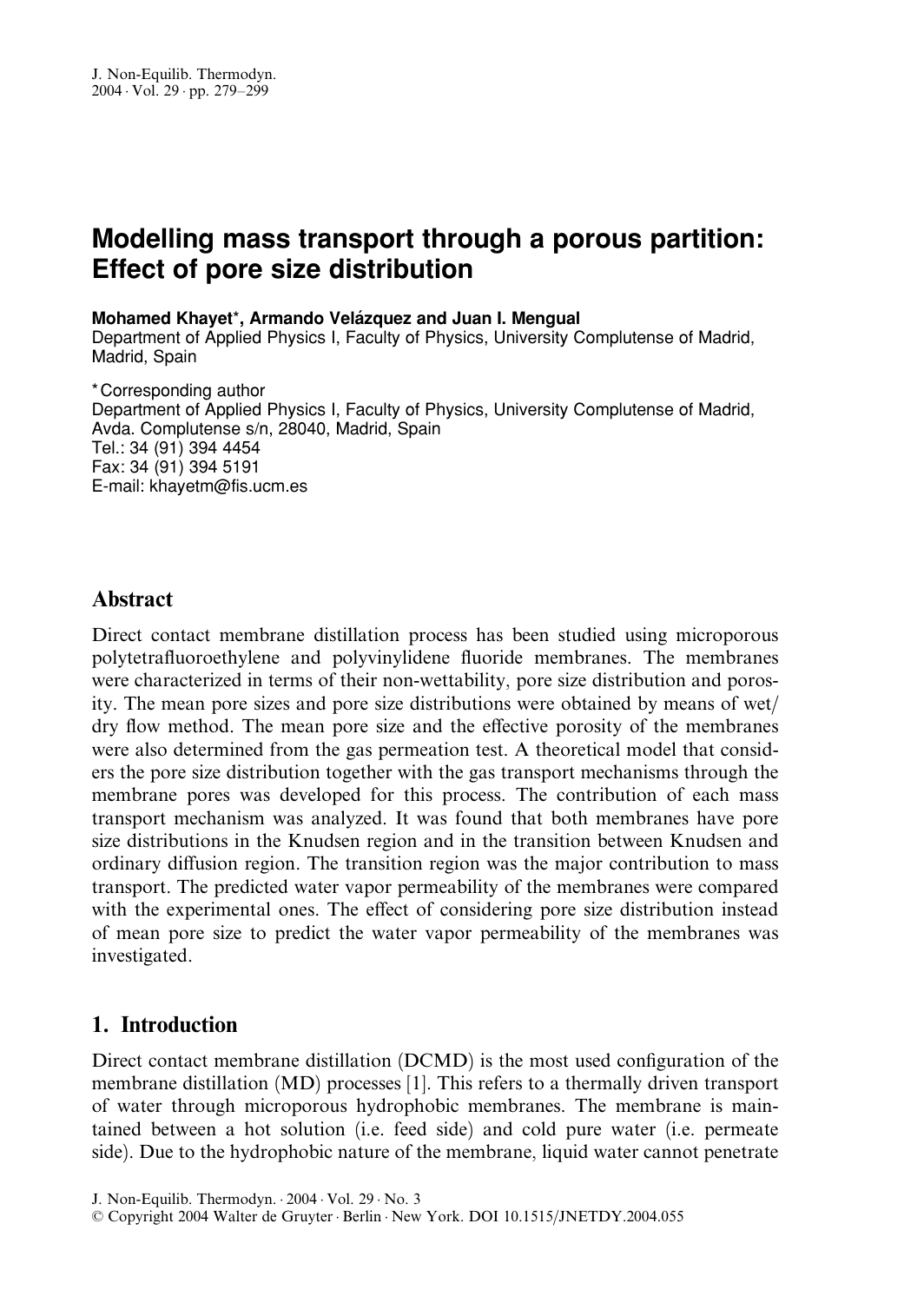inside the dry membrane pores unless a transmembrane hydrostatic pressure exceeding the liquid entry pressure of water  $(LEPw)$ , which is characteristic of each membrane, is applied. This condition results in the formation of liquid-vapor interfaces at the entrances of each membrane pore. In this process, the membrane acts only as a physical support for the vapor-liquid interfaces and does not contribute to the separation performance. If a temperature difference is maintained between both sides of the membrane, a transmembrane vapor pressure is created. According to the theory of Non-Equilibrium Thermodynamics, water and volatile molecules evaporate from the hot liquid/vapor interface, cross the pores in vapor phase and condense on the liquid/vapor interface kept at lower temperature.

Other MD configurations, namely, sweeping gas membrane distillation (SGMD), vacuum membrane distillation (VMD) and air gap membrane distillation (AGMD) have been also reported  $[1-4]$ . It must be stated that, in the case of solution with nonvolatile components such as sodium chloride, only water vapor flows through the membrane. Therefore, the retention degree of solutes is very close to 100%. In this sense, the potential utility of MD for production of high-purity water, concentration of ionic, colloid or other non-volatile aqueous solutions and removal of trace volatile organic compounds (VOCs) from waste water are well recognized [1].

In MD literature, various mathematical models have been proposed to determine the MD flux depending on the considered MD configuration [1–7]. Generally, the analyses were based on the assumption that gas permeates through the porous hydrophobic membrane according to three contributions: Knudsen flow, Poisseuille or viscous flow, molecular diffusion flow and the transition between them.

The physical nature of the mass transport through microporous and hydrophobic membranes was analyzed in DCMD assuming an uniform pore size of the entire membrane [5]. It was concluded that the mass transport takes place via combined Knudsen/molecular diffusion mechanism. Nevertheless, due to pore size distribution of the MD membranes, more than one mechanism of mass transport can occur simultaneously through the entire membrane.

It was reported that the flux of commercial porous membranes, calculated assuming all pores having the same size and the one calculated with a Gaussian (symmetric) function are very similar and the predicted fluxes were lower than the experimental ones [6, 7]. However, in their calculation an adjustment factor (i.e. pore tortuosity) was assumed and mean pore sizes in each mass transfer region (i.e. Knudsen region, continuum region, and transition region) were considered.

In this study, a theoretical approach that considers the gas transport mechanism through each membrane pore individually, without considering any adjustment parameter, is proposed to predict the water vapor permeability of the membrane. Non-interconnected cylindrical pores were assumed. The pore size distribution of each membrane was obtained by means of the wet/dry flow method. The contribution of each mass transport mechanism was investigated. DCMD experiments were carried out using three types of microporous hydrophobic membranes under different temperature conditions. The water vapor permeability of each membrane was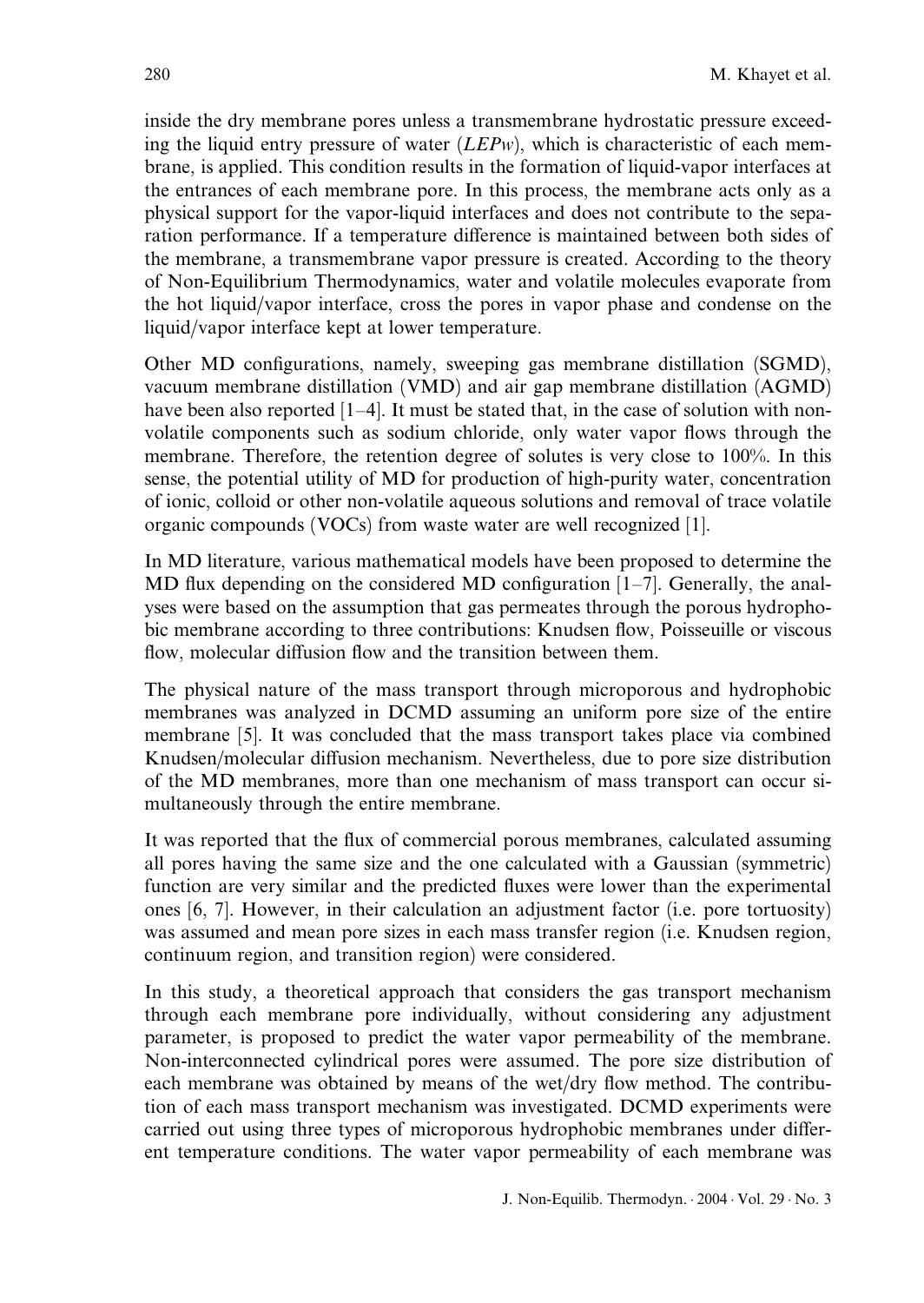also predicted assuming uniform pore size obtained from the gas permeation test and the wet/dry flow method. The predicted water vapor permeability is compared with the corresponding ones calculated from the experimental DCMD flux using two methods.

## 2. Experimental

## 2.1. Materials

Three microporous hydrophobic flat-sheet membranes: (TF200, Gelman) made of polytetrafluoroethylene supported by a polypropylene net and the (GVHP and HVHP, Millipore) made of polyvinylidene fluoride membranes were used. These membranes are often used in microfiltration process. Their principal characteristics as specified by the manufacturers are the following:

- (i) TF200: nominal pore size  $= 0.2$  µm; void volume  $= 80\%$ .
- (ii) GVHP: nominal pore size  $= 0.22$  µm; void volume  $= 75\%$ .
- (iii) HVHP: nominal pore size  $= 0.45$  µm; void volume  $= 75\%$ .

Isopropyl alcohol (GR grade, Merck, Ottawa, Canada) was used as wetting liquid to determine the void volume of the membranes.

### 2.2. Membrane characterization

2.2.1. Wet/dry flow method The bubble point together with the gas permeation tests known as the wet/dry flow method were employed for determining the maximum pore size, the mean pore size and the pore size distribution of the membranes. The procedure and the experimental set-up used were presented in a previous paper [8]. First, the gas permeation velocity,  $J_d$ , is measured through a dried membrane at different transmembrane pressure differences,  $\Delta P$ . Then, the membrane is wetted by the isopropyl alcohol (IPA) and again the permeation velocity,  $J_w$ , is measured for different  $\Delta P$  values. In this study, the gas permeation velocity was measured at a temperature of about 25°C maintaining the downstream side at atmospheric pressure. The method suggested by Kesting in [9] was used in our previous study to obtain the pore size distribution [8]. In this paper, an alternative method is proposed in the theoretical section to determine the mean pore size, the geometric standard deviation and the pore size distribution.

**2.2.2.** Other membrane characteristics The procedures and apparatuses used to obtain the following membrane characteristics were described in detail elsewhere [8].

The *LEPw* is the pressure that must be applied onto pure water before it penetrates into the dried membrane pores. This pressure depends on the pore size and on the hydrophobicity of the membrane. It decreases as the maximum pore size increases and/or the water contact angle decreases.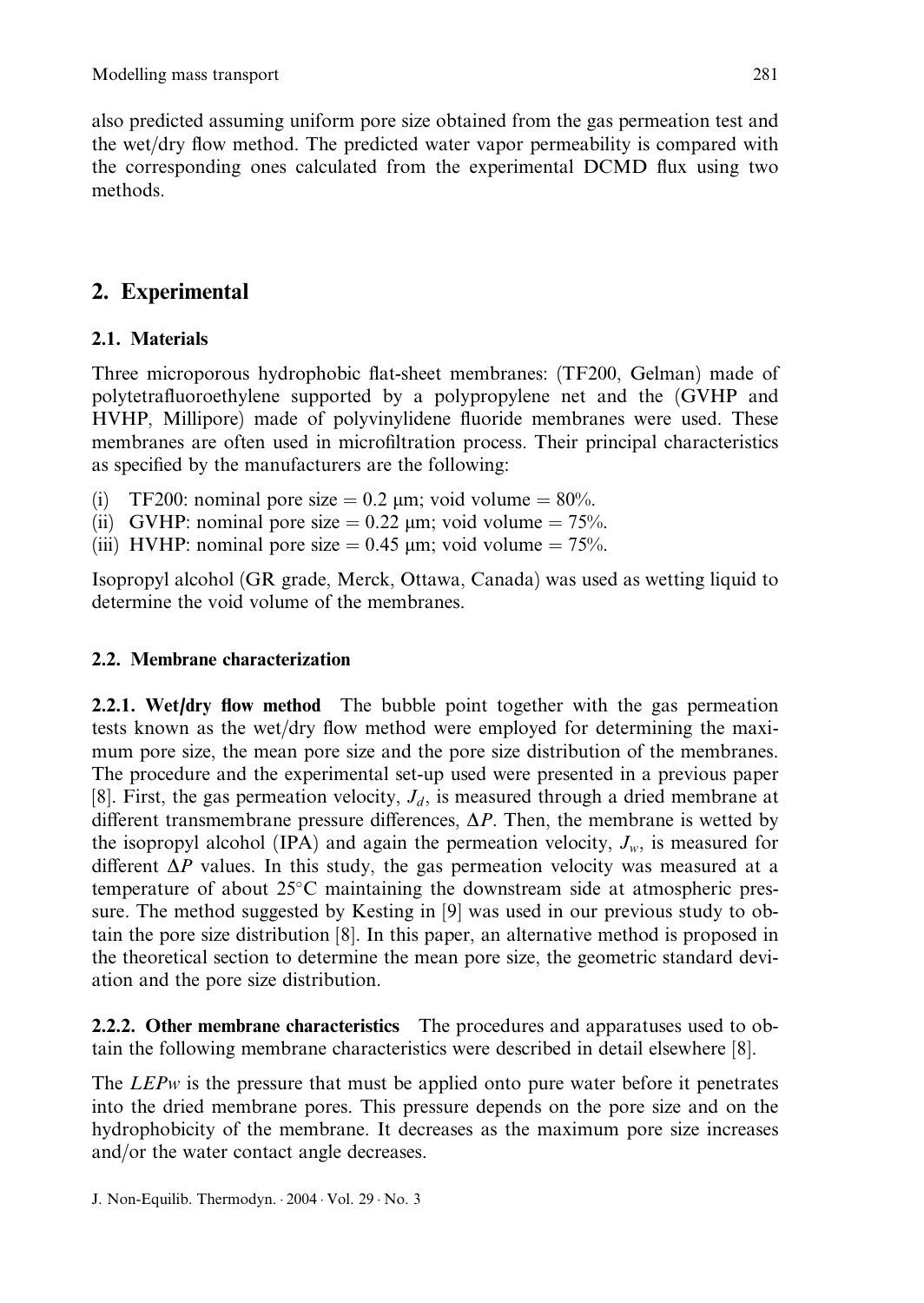Membrane void volume,  $\varepsilon$ , defined as the volume of the pores divided by the total volume of the membrane, was determined by measuring the density of the membrane using isopropyl alcohol (IPA), which penetrates inside the pores of the membrane and pure water, which does not enter the pores.

The average pore size,  $\mu_p$ , and the effective porosity,  $\varepsilon/L_p$ , which is defined as the ratio of the porosity and the effective pore length,  $L_p$ , that takes into account the tortuosity of the membrane pores, have been determined using the gas permeation method. In this study, air was used as standard gas.

The membrane thickness,  $\delta$ , was measured with a micrometer Millitron (Mahr Feinprüf, Göttingen, Germany, type 1202 IC), with a precision of  $+0.1$  µm, on more than ten spots for each membrane sample and the average values are given in this study together with the standard deviation. Due to the fact that TF200 membrane is supported by a backing propylene net, the membrane layer was pilled off from the support and its thickness was measured.

2.2.3. Direct contact membrane distillation DCMD experiments were carried out by using the experimental system described elsewhere [5]. The experiments were conducted with pure water as feed. The central part of the system is a stainless steel cell composed of two cylindrical chambers. One of the chambers is connected to a heating system through its jacket to control the temperature of the liquid feed. The other chamber is connected to a cooling system to control the temperature of the permeate. The membrane was placed between the two chambers. The effective membrane area is 2.75  $10^{-3}$  m<sup>2</sup>. The DCMD flux was calculated in every case by measuring the condensate collected in the permeate chamber for a predetermined period.

### 3. Theoretical

#### 3.1. Mean pore size and pore size distribution: Analysis of data obtained from wet/ dry flow method

The wet/dry flow method was used to determine the mean pore size, the geometric standard deviation and the pore size distribution. It was observed, for each wetted membrane by isopropyl alcohol (IPA), that the pores remain filled with IPA at low transmembrane pressure,  $\Delta P$ , and the gas permeation velocity through the membrane,  $J_w$ , is practically zero [8]. At a certain value of  $\Delta P$  corresponding to the bubble point of the membrane, the largest pores will be opened and the gas permeation velocity starts to increase. Smaller membrane pores are opened as  $\Delta P$  increases according to the Laplace equation. Finally, at the pressure corresponding to the minimum pore size, all the pores become empty. The ratio  $J_w/J_d$  is unity when  $\Delta P$  is higher than this pressure and the flow curve returned to that obtained with a membrane dry sample. The two runs (dry and wet curves) permit the determination of the mean pore size, geometric standard deviation and pore size distribution using the following procedure: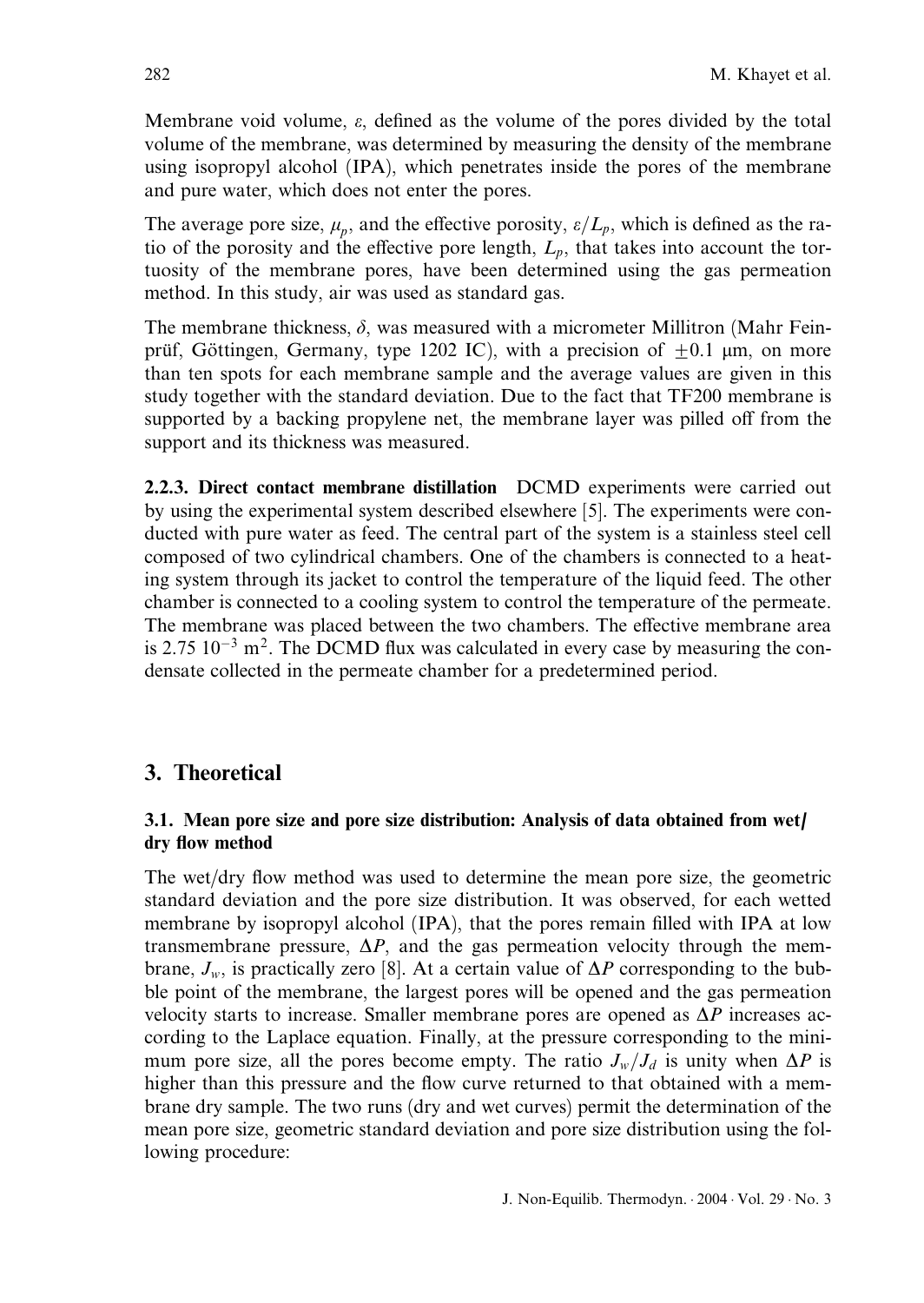Modelling mass transport 283

For all pores with sizes below  $d_p(j)$ , i.e. pore in class  $j^{\text{th}}$   $(j = 1 ... n)$ , the cumulative flow can be written as:

$$
g_a(j) = 1 - g'_a(j) = 1 - \frac{J_w(j)}{J_d(j)}
$$
(1)

The differential flow through pores in class  $j<sup>th</sup>$  with a pore diameter  $d_p(j)$  is:

$$
g_d(j) = \frac{g'_a(j+1) - g'_a(j-1)}{2} \tag{2}
$$

Taking into account that the flow is proportional to the pore area, the number of pores with size  $d_p(j)$  is:

$$
n_d(j) = K \frac{g_d(j)}{d_p(j)^2} \tag{3}
$$

where  $K$  is a normalization factor that can be evaluated as:

$$
K = \frac{g_a(n)}{\sum_{j=1}^n g_d(j)/d_p(j)^2}
$$
(4)

Finally, the cumulative distribution of number of pores is:

$$
n_a(j) = \sum_{k=1}^{j} n_d(k)
$$
 (5)

As stated in a previous paper based on atomic force microscopy analysis [10], the pore size distribution can be expressed by the probability density function (i.e. lognormal distribution) described by the following equation:

$$
\frac{df(d_p)}{d(d_p)} = \frac{1}{d_p \ln \sigma_p (2\pi)^{1/2}} \exp\left(-\frac{(\ln d_p - \ln \mu_p)^2}{2(\ln \sigma_p)^2}\right)
$$
(6)

where  $d_p$  is the pore size,  $\sigma_p$  is the geometric standard deviation and  $\mu_p$  is the mean pore size of the membrane.

In this study, the function  $f(d_p)$  was used to fit the obtained cumulative distribution of relative number of pores,  $n_a(j)$ . The mean pore size,  $\mu_p$ , together with the geometric standard deviation,  $\sigma_p$ , were then determined for each membrane.

In addition, the surface porosity,  $\varepsilon_s$ , defined as the ratio between the area of the pores to the total membrane surface area, can be calculated from Eq. (7).

$$
\varepsilon_s = \frac{N\pi}{4} \sum_{j=1}^n f_j d_j^2 \tag{7}
$$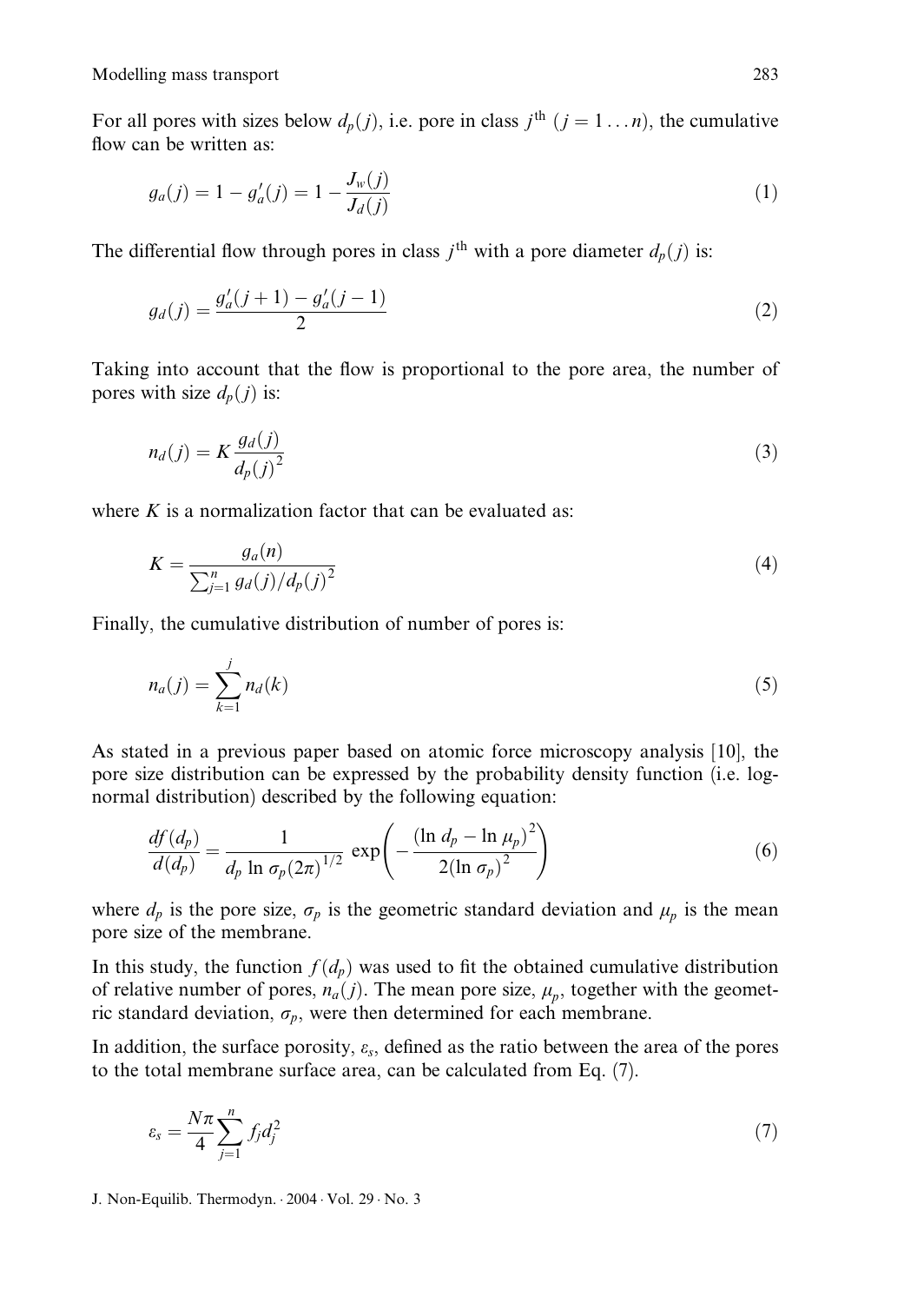where N is the number of pores per unit area, known as pore density and  $f_i$  is the fraction of the number of pores with size  $d_i$ .

It must be stated that the surface porosity,  $\varepsilon_s$ , is different to the void volume,  $\varepsilon$ .

$$
\varepsilon = \varepsilon_s \tau \tag{8}
$$

where  $\tau$  is the pore tortuosity.

Finally, if the effective membrane porosity, which takes into account the tortuosity of the membrane pores (i.e.  $\varepsilon/L_p = \varepsilon/\tau\delta$ ) is known, the number of pores per unit area can be calculated from the following equation:

$$
N = \frac{\delta(\varepsilon/L_p)}{\sum_{j=1}^n f_j \pi r_j^2} = \frac{\varepsilon/\tau}{\sum_{j=1}^n f_j \pi r_j^2}.
$$
\n(9)

#### 3.2. Prediction of membrane water vapor permeability from pore size distribution

The transport of gas through porous media has been studied with theoretical models based on the kinetic theory of gases and different transport mechanisms have been proposed [1–5]. Non-interconnected cylindrical pores were assumed.

Due to the fact that in DCMD configuration both feed and permeate aqueous solutions are brought into contact with the membrane under atmospheric pressure, the total pressure is constant at  $\approx$ 1 atm resulting in negligible viscous flow [1, 5].

In DCMD, mass transport across the membrane with different pore sizes occurs in three regions depending on the pore size and the mean free path,  $\lambda_w$ , of the transferring species  $[1, 11]$ : Knudsen region, continuum region (or ordinary diffusion region) and transition region (or combined Knudsen/ordinary diffusion region).

It must be pointed out that the Knudsen number,  $Kn$ , defined as the ratio of the mean free path of the gas to the pore size, provides a guideline in determining which mechanism is operative in a given pore under given experimental conditions. The mean free path can be calculated for water vapor using the following expression [12]:

$$
\lambda_w = \frac{k_B T}{\sqrt{2\pi\bar{p}\sigma_w^2}}\tag{10}
$$

where  $\sigma_w$  is the collision diameter (for water vapor is 2.641 Å),  $k_B$  is the Boltzmann constant,  $\bar{p}$  the mean pressure within the membrane pores (the total pressure is 101.325 kPa for DCMD) and  $T$  the absolute temperature.

In the Knudsen region, the mean free path of the water molecules is large in relation with the membrane pore size (i.e.  $Kn > 1$  or  $d_p < \lambda_w$ ) and the molecule-pore wall collisions are dominant over the molecule-molecule collisions. In this case the water vapor permeability through a single cylindrical pore can be expressed as follows [12]: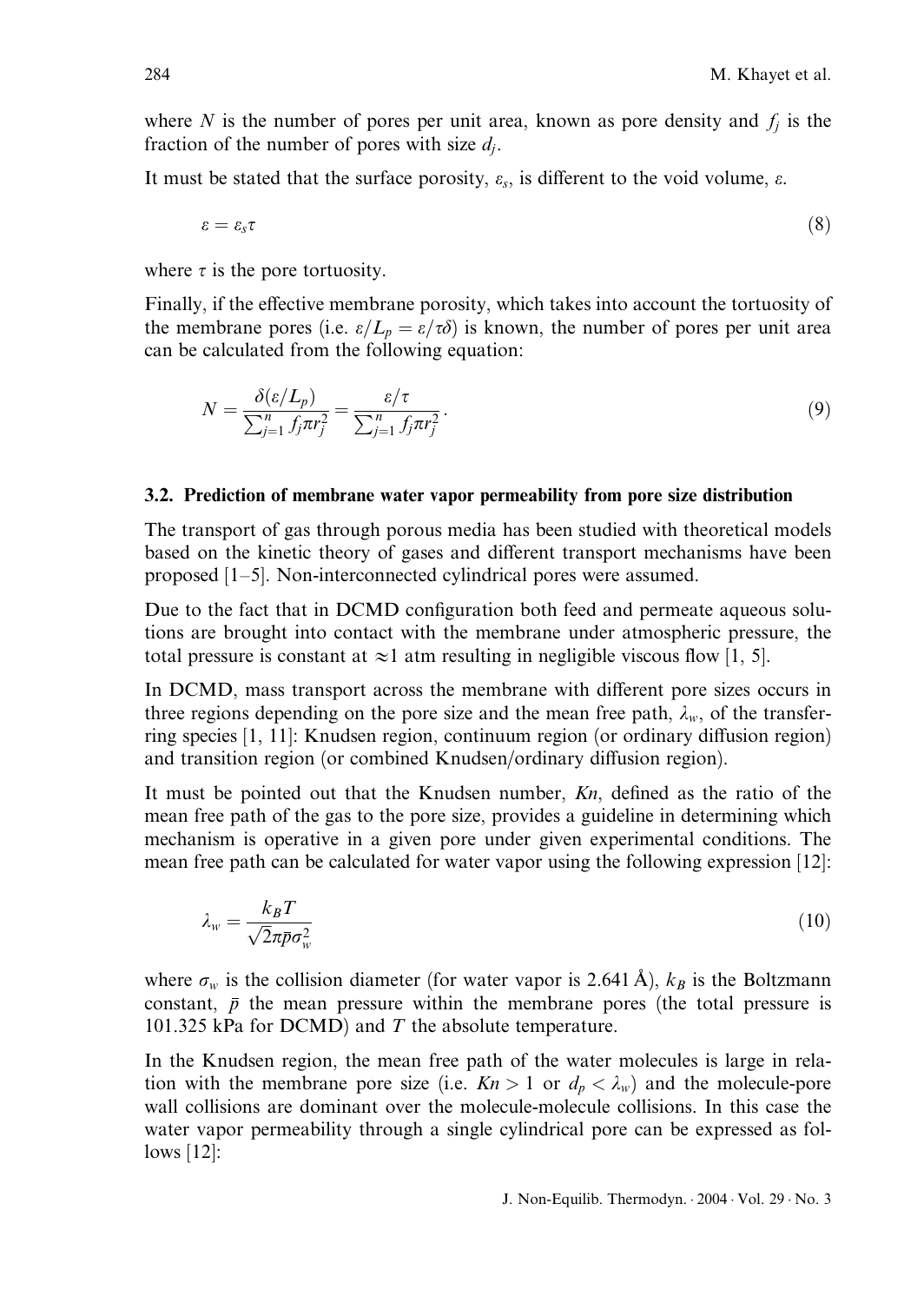Modelling mass transport 285

$$
B_w^K = \frac{2\pi}{3} \frac{1}{RT} \left(\frac{8RT}{\pi M_w}\right)^{1/2} \frac{r_k^3}{\tau \delta} \tag{11}
$$

where  $r_k$  is the pore radius in the Knudsen region,  $M_w$  is the molecular weight of water,  $R$  is the gas constant and  $\delta$  is the membrane thickness.

If  $Kn < 0.01$  (i.e.  $d_p > 100\lambda_w$ ), molecular diffusion is used to describe the mass transport in continuum region caused by the virtually stagnant air trapped within each membrane pore due to the low solubility of air in water. In this case the following relationship can be used for the water vapor permeability of a pore having an area of  $\pi r_D^2$  in the ordinary diffusion region [1].

$$
B_{w}^{D} = \frac{\pi}{RT} \frac{PD}{p_a} \frac{r_D^2}{\tau \delta} \tag{12}
$$

where D is the water diffusion coefficient, P is the total pressure inside the pore, assumed constant, and equal to the sum of the partial pressures of air and water vapor, and  $p_a$  is the air pressure in the membrane pore. In this study, the value of PD (Pa  $m^2/s$ ) for water-air was calculated from Eq. (13) [7].

$$
PD = 1.895 \ 10^{-5} T^{2.072} \tag{13}
$$

In transition region,  $0.01 < Kn < 1$  (i.e.  $\lambda < d_p < 100\lambda$ ), the mass transport takes place via a combined Knudsen/ordinary diffusion mechanism and the following model is used to determine the water vapor permeability [1].

$$
B_{w}^{C} = \frac{\pi}{RT} \frac{1}{\tau \delta} \left[ \left( \frac{2}{3} \left( \frac{8RT}{\pi M_{w}} \right)^{1/2} r_{t}^{3} \right)^{-1} + \left( \frac{PD}{p_{a}} r_{t}^{2} \right)^{-1} \right]^{-1} \tag{14}
$$

where  $r_t$  is the pore radius in transition region.

For a membrane having a distribution of pore size, all the above cited mechanisms can occur simultaneously, but to different extents, depending on the operating conditions. Therefore, the total DCMD water vapor permeability of the membrane can be estimated by considering each pore by applying the relevant equation through it and then summing the water vapor permeabilities over the entire system of pores. Noninterconnected cylindrical pores are assumed. Consequently, the total water vapor permeability of the membrane in DCMD configuration,  $B_{w}^{m}$ , can be written as:

$$
B_w^m = \frac{N}{\delta} \left[ \sum_{j=1}^{m} \sum_{j=1}^{(r=0.5\lambda_w)} G_w^K f_j r_j^3 + \sum_{j=m}^{p} \sum_{(r=0.5\lambda_w)}^{(r=50\lambda_w)} \left( \frac{1}{G_w^K r_j} + \frac{1}{G_w^D} \right)^{-1} f_j r_j^2 + \sum_{j=p}^{n} \sum_{(r=50\lambda_w)}^{(r=r_{\text{max}})} G_w^D f_j r_j^2 \right] \tag{15}
$$

where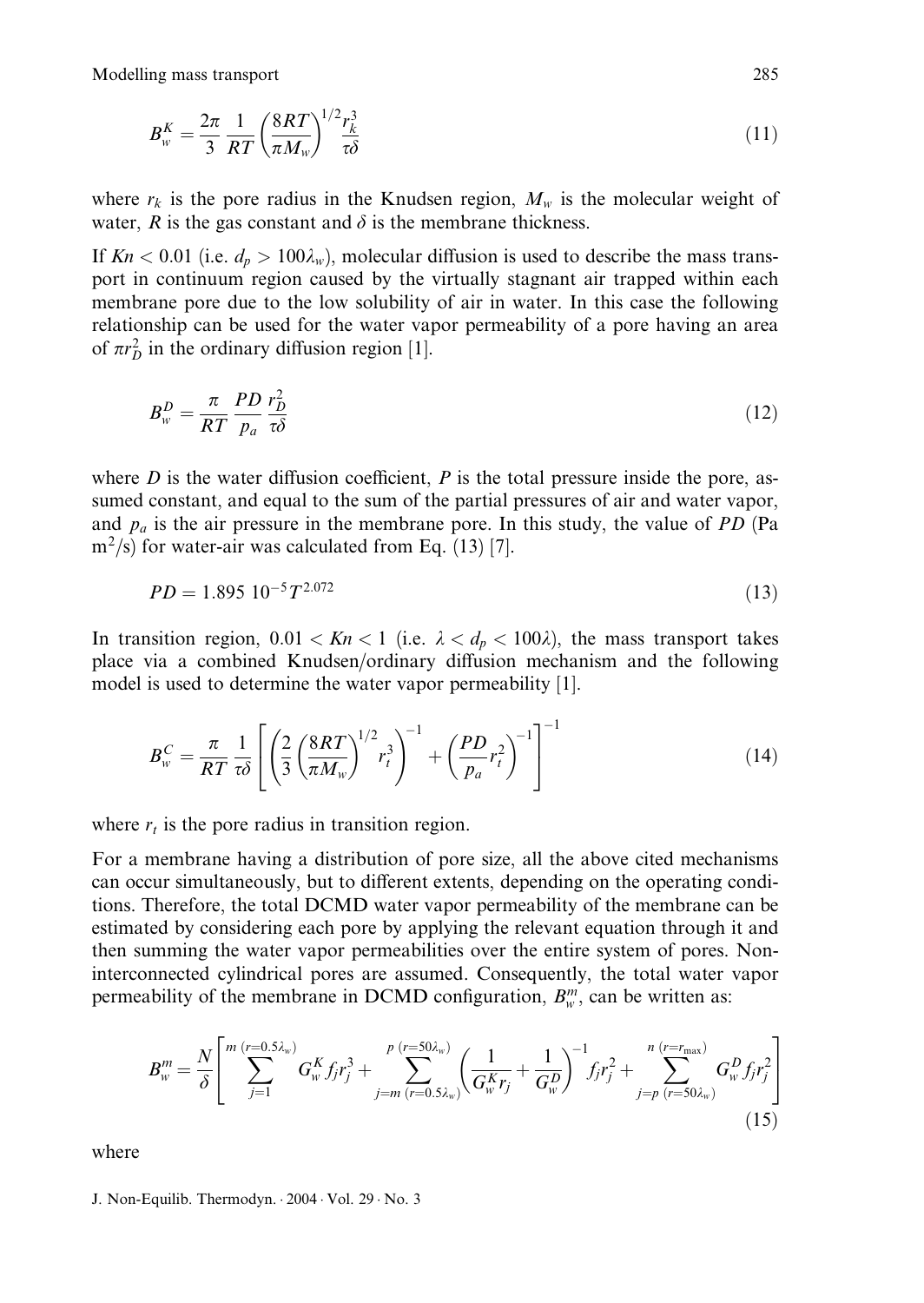286 M. Khayet et al.

$$
G_{w}^{K} = \left(\frac{32\pi}{9M_{w}RT}\right)^{1/2} \tag{16}
$$

$$
G_w^D = \frac{\pi}{RT} \frac{PD}{p_a} \tag{17}
$$

and  $f_i$  is the fraction of pores with pore radius  $r_i$ , N is the total number of pores per unit area,  $m$  is the last class of pores in Knudsen region and  $p$  is the last class of pores in the transition region.

It is to be noted that in Eq. (15) the upper limit of each summation is altered depending on the maximum pore radius  $(r_{max})$ . The following three cases are possible: (1) if  $(r_{max} < 0.5\lambda_w)$ , only Knudsen mechanism prevails; (2) if  $(0.5\lambda_w < r_{max} < 50\lambda_w)$  both Knudsen and transition mechanisms are applicable; and (3) if  $(r_{max} > 50\lambda_w)$  all mechanisms are operative simultaneously.

#### 3.3. Prediction of membrane water vapor permeability from mean pore size

Eq. (15) can be simplified when an uniform pore radius  $\langle r \rangle$  is assumed. Namely, when  $\langle r \rangle$  < 0.5 $\lambda_w$ , Knudsen model is applied and Eq. (15) can be written as [1]:

$$
B_w^m = \frac{2}{3RT} \frac{\varepsilon \langle r \rangle}{\tau \delta} \left( \frac{8RT}{\pi M_w} \right)^{1/2} \tag{18}
$$

while, when  $0.5\lambda_w < \langle r \rangle < 50\lambda_w$ , the transition flow will dominate and Eq. (15) is written as [1]:

$$
B_w^m = \frac{1}{RT\delta} \left[ \frac{3\tau}{2\varepsilon \langle r \rangle} \left( \frac{\pi M_w}{8RT} \right)^{1/2} + \frac{P_a \tau}{\varepsilon PD} \right]^{-1} \tag{19}
$$

#### 3.4. Calculation of the water vapor permeability from DCMD experiments

**3.4.1. Method 1** The molar flux of water vapor,  $F_w$ , is linearly related to its partial pressure difference across the membrane pores as stated in previous papers  $[1, 5]$ .

$$
F_w = B_w^m(p_{m,f} - p_{m,p})
$$
\n<sup>(20)</sup>

where  $p_{m,f}$  and  $p_{m,p}$  are the water partial pressures of the feed and permeate at the membrane surface, respectively.

The water vapor pressures within the membrane are not directly measurable, then it is convenient to express Eq. (20) in terms of temperatures. For low values of the transmembrane bulk temperature difference  $(T_{b,f} - T_{b,p} \le 10 \text{ K})$ , the following expression may be used as indicated in [13].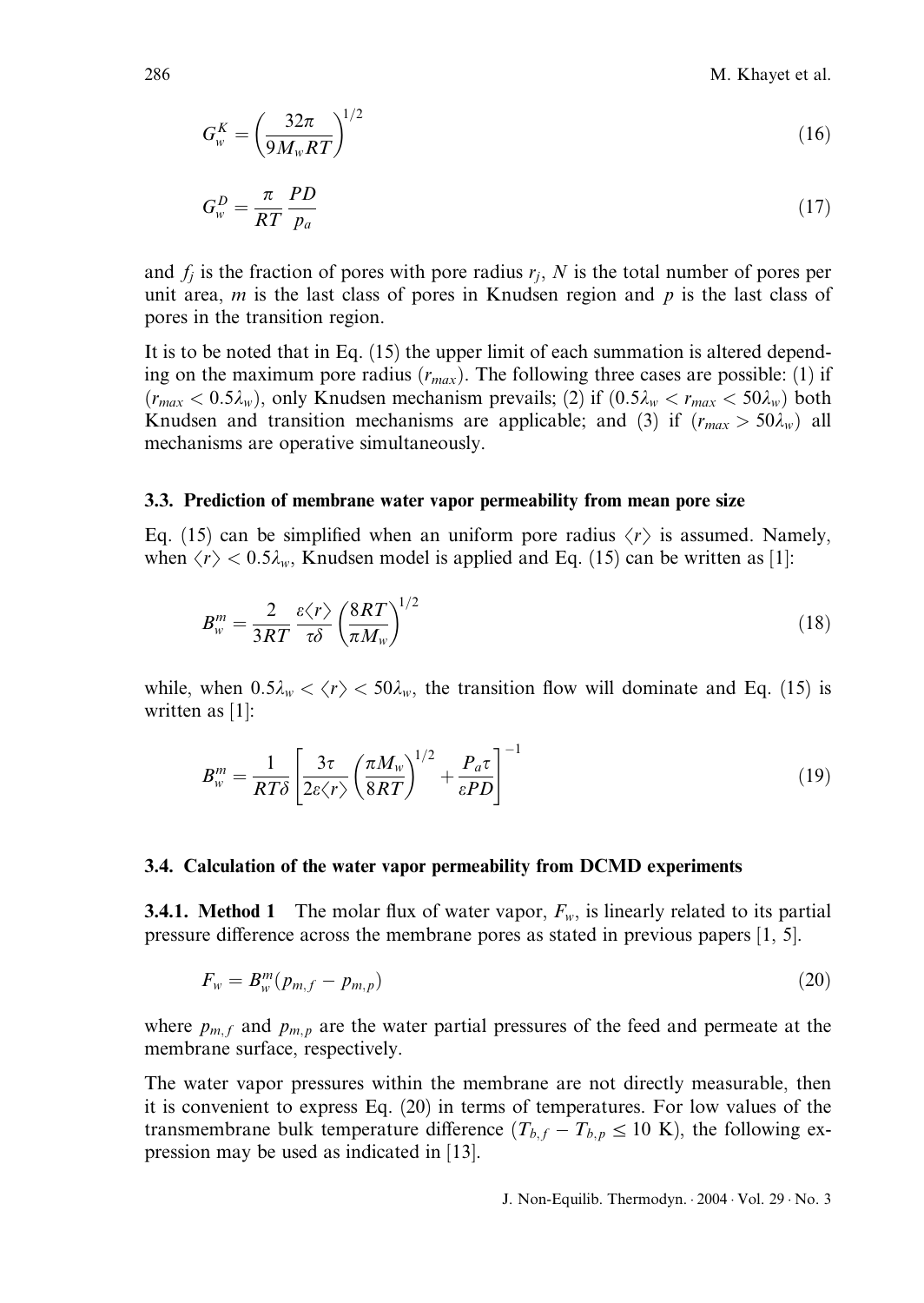Modelling mass transport 287

$$
F_w = B_w^m \left(\frac{dp}{dT}\right)_{Tm} (T_{m,f} - T_{m,p})
$$
\n(21)

where  $T_m$  is the mean temperature and  $\left(\frac{dp}{dT}\right)$  can be evaluated from the Clausius-Clapeyron equation, using Antoine equation to calculate the vapor pressure [1, 13].

$$
\left(\frac{dp}{dT}\right)_{Tm} = \left[\frac{\Delta H_v}{RT^2} \exp\left(23.238 - \frac{3841}{T - 45}\right)\right]_{Tm} \tag{22}
$$

where  $\Delta H_v$  is the water heat of vaporization.

Additionally, it is well known that in DCMD processes, simultaneous heat and mass transfers through the membrane occur and the temperatures at the vapor-liquid interfaces differ from the temperatures at the bulk phases, due to the temperature polarization effect. The heat transfer within the membrane is due to the latent heat accompanying vapour flux and the heat transferred by conduction across the membrane material and across the gas-filled pores. Thus the overall process rate appears to be controlled by the heat and mass transfer through both the membrane and liquid phases and the following equations are applied [1, 5].

$$
h_f(T_{b,f} - T_{m,f}) = \frac{k_m}{\delta} (T_{m,f} - T_{m,p}) + F_w \Delta H_v = h_p (T_{m,p} - T_{b,p})
$$
 (23)

where  $h_f$  and  $h_p$  are the heat transfer coefficients in the feed and permeate liquid, respectively; and  $k_m$  is the thermal conductivity of the membrane, which can be calculated as [1]:

$$
k_m = \varepsilon k_g + (1 - \varepsilon) k_s \tag{24}
$$

with  $k_g$  and  $k_s$  are the thermal conductivities of the gas phase and of the solid phase, respectively.

From Eqs.  $(21-23)$ , the following expression may be reached [13].

$$
\frac{T_{b,f} - T_{b,p}}{F_w \Delta H_v} = \frac{1 + \frac{k_m}{\delta h}}{B_w^m \Delta H_v \frac{dp}{dT}} + \frac{1}{h}
$$
\n(25)

where,  $h$  is the heat transfer coefficient, defined as:

$$
h = \left(\frac{1}{h_f} + \frac{1}{h_p}\right)^{-1} \tag{26}
$$

Eq. (25) may be used for the analysis of experimental results for which the bulk feed and permeate temperatures together with the DCMD flux are known. A fit to a linear function of  $(T_{bf} - T_{bn})/(F_w\Delta H_v)$  versus the corresponding values of  $[\Delta H_v(dp/dT)]^{-1}$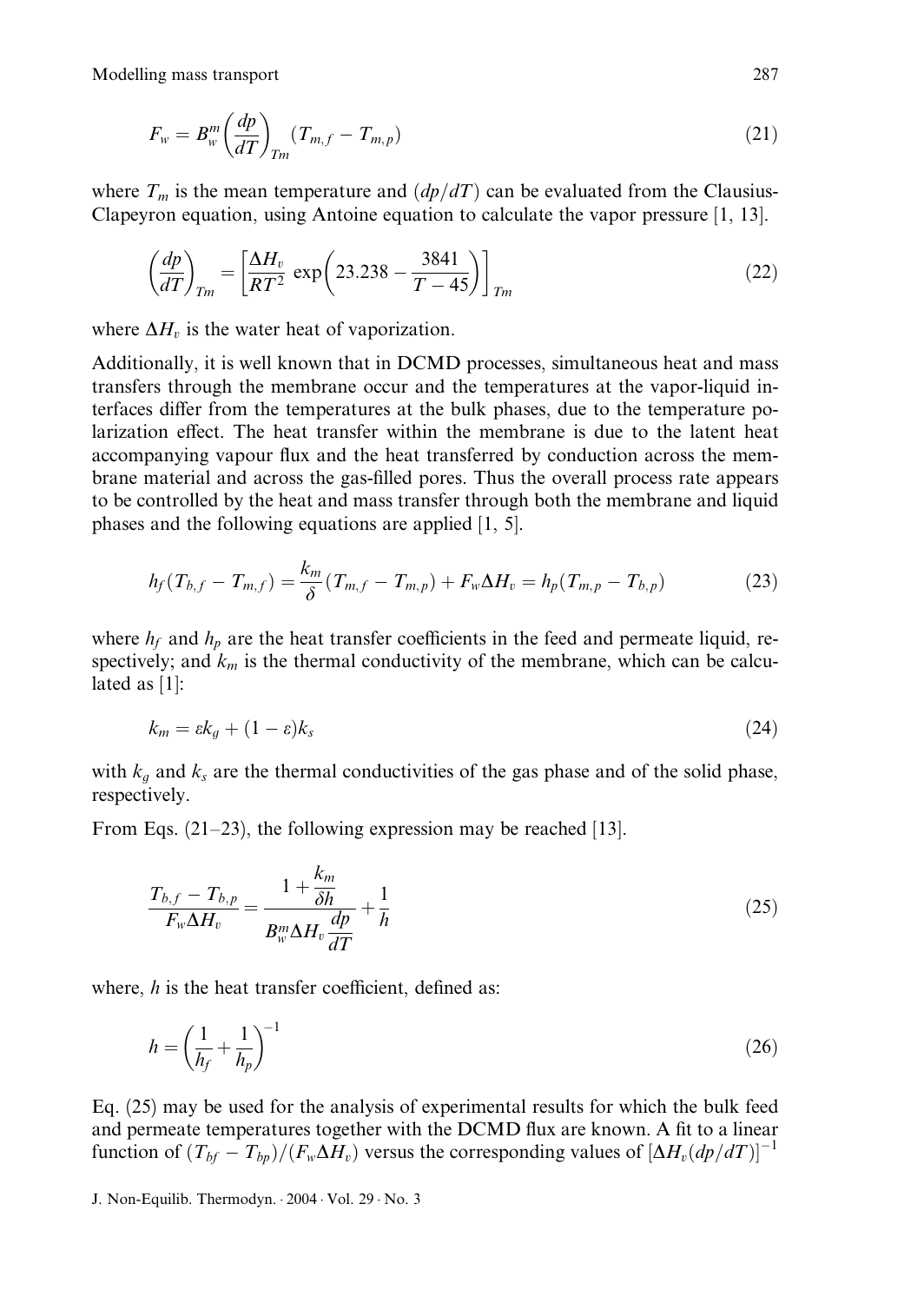should yield an intercept of  $1/h$  and a slope of  $(1/B_w^m\Delta H_v)(1+k_m/\delta h)$ , from which  $B_{w}^{m}$  may be obtained.

**3.4.2. Method 2: Semi-empirical model** The membrane temperature may be different from the one calculated for the bulk phases due to the fact that the heat transfer coefficients at each side of the membrane are expected to be different as the temperature and therefore the density, viscosity, thermal conductivity, heat capacity, etc. are different. As a consequence the temperature polarization in each phase adjoining the membrane, feed and permeate, must be different. On the other hand, the membrane permeability depends on temperature as can be expected from Eqs. (11), (12) and (14). However, Eq. (25) permits to get a constant value of the membrane permeability as stated earlier, according to Eq. (25). A semi-empirical method can be used to determine the  $B_{w}^{m}$  values as function of temperature without using the linearization of the exponential dependence of the vapor pressure with temperature, applied in Eq.  $(21)$ , valid only for small temperature differences between feed and permeate and for water and dilute aqueous solutions.

Eq. (23) permits to write the temperatures  $T_{m,f}$  and  $T_{m,p}$  as:

$$
T_{m,f} = \frac{\frac{k_m}{\delta} \left( T_{b,p} + \frac{h_f}{h_p} T_{b,f} \right) + h_f T_{b,f} - F_w \Delta H_v}{\frac{k_m}{\delta} + h_f \left( 1 + \frac{k_m}{\delta h_p} \right)}
$$
(27)

$$
T_{m,p} = \frac{\frac{k_m}{\delta} \left( T_{b,f} + \frac{h_p}{h_f} T_{b,p} \right) + h_p T_{b,p} + F_w \Delta H_v}{\frac{k_m}{\delta} + h_p \left( 1 + \frac{k_m}{\delta h_f} \right)}
$$
(28)

In the above equations the heat transfer coefficients for turbulent liquid flow,  $h_f$  and  $h_p$ , can be determined by means of the following semi-empirical correlation [1].

$$
Nu = 0.027 Re^{4/5} Pr^{m} \left(\frac{\mu_b}{\mu_m}\right)^{0.14}
$$
\n(29)

where  $Nu$ ,  $Re$  and  $Pr$  are Nusselt, Reynolds and Prandtl numbers, respectively; the superscript m is 0.4 for heating and 0.3 for cooling;  $\mu_b$  and  $\mu_m$  are the water dynamic viscosity at the bulk and at the membrane surface, respectively.

In order to determine  $B_{w}^{m}$ , the following steps were carried out: Initially, a mean temperature is used to calculate the  $Re, Pr$  and  $Nu$  numbers. Subsequently, the membrane surface temperatures ( $T_{m,f}$  and  $T_{m,p}$ ) are calculated by applying Eqs. (27) and (28). The mean temperature  $(T_{m,f} + T_{m,p})/2$  is evaluated and the Re, Pr and Nu numbers are calculated again. This procedure is repeated until the difference between two successive mean temperatures is less than  $10^{-7}\%$ . Finally, the vapor pressure of the feed and permeate at the membrane surface is determined from the last values of  $T_{m,f}$  and  $T_{m,p}$  and the membrane permeability is calculated using Eq. (20).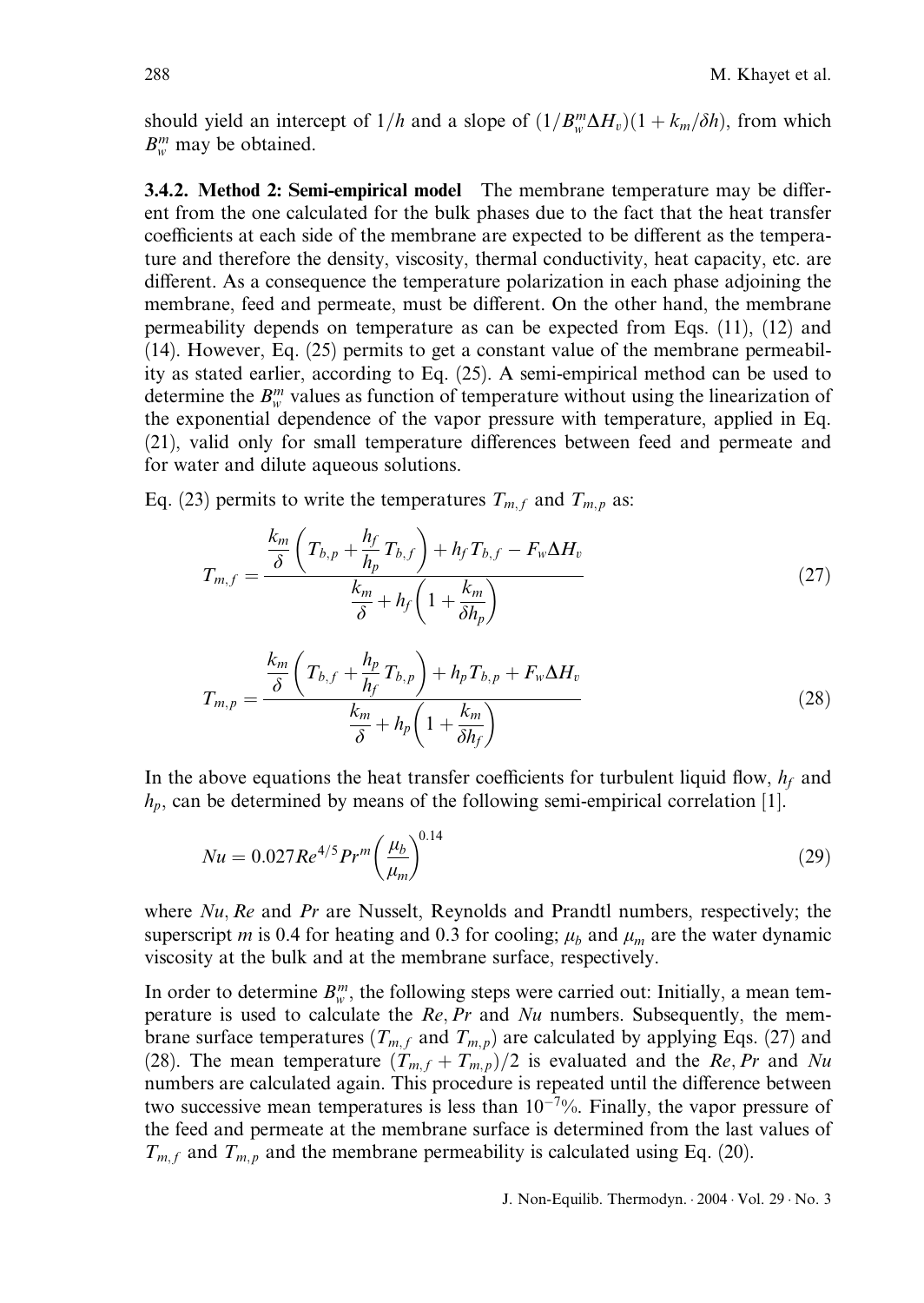## 4. Results and discussion

### 4.1. Results on morphological characterization of MD membranes

Table 1 lists the obtained characteristics of the studied membranes. It can be observed that the membrane TF200 exhibits higher LEPw values than the GVHP one. This may be attributed to the lower maximum pore size and to the higher hydrophobicity of the polytetrafluoroethylene polymer. For the membranes GVHP and HVHP prepared with the same polymer (i.e. polyvinylidene fluoride), the LEPw of the HVHP membrane is lower than that of the GVHP one. This is due to the higher pore size of the membrane HVHP.

The void volume of the membranes GVHP and HVHP are specified as 75% by the manufacturer, while that of TF200 is 80%. However, the measured void volume of these membranes (Table 1) are lower than these values. This may be attributed to the different techniques used. Moreover, the membranes GVHP and HVHP are thicker than the membrane TF200. This may induce lower effective membrane porosity for these membranes, as found from the gas permeation test. In fact, the effective porosity is about 2.8 and 2.7 times higher for the membrane TF200 than for the membranes GVHP and HVHP, respectively.

It must be stated that the mean pore size of the membrane TF200, determined from the gas permeation test, is almost the same as the value given by the manufacturer, while those obtained for the membranes GVHP and HVHP were higher.

The average pore size and the pore size distribution of the membranes were also determined by the wet/dry flow method as stated earlier. In Figure 1, the cumulative pore size distribution data obtained from Eqs.  $(1-5)$  are shown together with the fitting curves to the log-normal distribution function. Reasonably high correlation coefficients were obtained for all membranes ( $r^2 > 0.996$ ). The mean pore size and the geometric standard deviation were determined from the fitting curves. The results are given in Table 2. From these data the probability density function curves were generated for both membranes and presented in Figure 2.

| Membrane                                         | $\delta$ (µm)                      | $LEPw$ (bar)                                    | $\varepsilon$ (%)                | Gas permeation test <sup>d</sup> |                                     |
|--------------------------------------------------|------------------------------------|-------------------------------------------------|----------------------------------|----------------------------------|-------------------------------------|
|                                                  |                                    |                                                 |                                  | $\mu_n$ (nm)                     | $\varepsilon/L_p~(\mathrm{m}^{-1})$ |
| $TF200^{\circ}$<br>$GVHP^b$<br>HVHP <sup>b</sup> | $55 + 6$<br>$118 + 4$<br>$116 + 3$ | $2.76 + 0.09$<br>$2.04 + 0.03$<br>$1.05 + 0.04$ | $69 + 5$<br>$70 + 3$<br>$71 + 2$ | 198.96<br>283.15<br>463.86       | 7878.1<br>2781.9<br>2904.7          |

**Table 1** Membrane characteristics: membrane thickness,  $\delta$ ; liquid entry pressure of water, *LEPw*; void volume,  $\varepsilon$ ; mean pore size,  $\mu_p$ ; effective porosity,  $\varepsilon/L_p$ .

a. Membrane supplied by Gelman. Measured total thickness:  $165 + 8 \mu m$ .

b. Membranes supplied by Millipore.

d.  $\mu_n, \varepsilon/L_p$  were determined from the gas permeation test.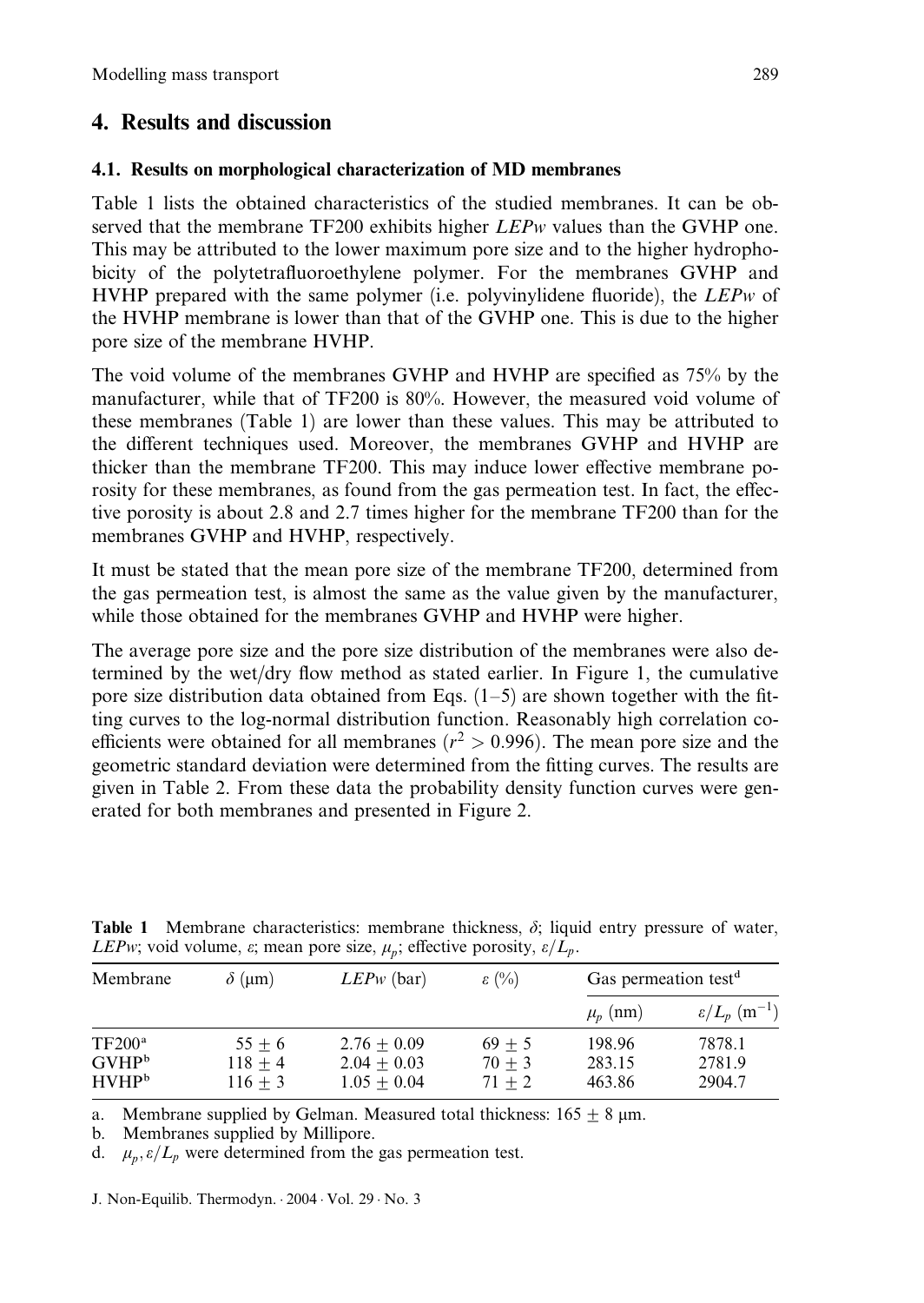

Figure 1 Cumulative pore size distribution of the membranes TF200, GVHP and HVHP obtained from the wet/dry flow method.

**Table 2** Results of the wet/dry flow method. Mean pore size,  $\mu_n$ ; geometric standard deviation,  $\sigma_p$ ; pore density,  $\rho_s$ ; surface porosity,  $\varepsilon_s$ , pore tortuosity,  $\tau$ .

| Membrane     | $\mu_n$ (nm) | $\sigma_p$ | $N \, (\mu m^{-2})$ | $\varepsilon_{\rm s}$ (%) | τ    |
|--------------|--------------|------------|---------------------|---------------------------|------|
| <b>TF200</b> | 233.38       | 1.07       | 9.87                | 43.18                     | 1.59 |
| <b>GVHP</b>  | 265.53       | l.12       | 5.73                | 32.74                     | 2.14 |
| <b>HVHP</b>  | 451.23       | .19        | 1.96                | 33.64                     | 2.12 |

From Figures 1 and 2 it can be observed that the pore size distribution curve of the membrane TF200 is higher and narrower around the mean pore size and is shifted to the left in comparison to the pore size distributions of the membranes GVHP and HVHP. The mean pore sizes of the membranes, determined from the wet/dry flow method, follow the same sequence as those determined from the gas permeation test. However, the mean pore sizes determined from the wet/dry flow method are 6.2% and 2.7% lower than those obtained from the gas permeation test for the membranes GVHP and HVHP, respectively. For the TF200 membrane the mean pore size determined from the wet/dry flow method is 17.3% larger than that determined from the gas permeation test. Other authors [7], by using the field emission scanning electron microscopy (FESEM), reported mean pore sizes of 251 nm for GVHP membrane and 414 nm for HVHP membrane, which are slightly lower than the ones obtained in this study from the gas permeation test and the wet/dry flow method. This may be attributed to pore contraction during metal-coating of the membrane sample, which is required to produce the FESEM images.

In addition, the obtained values of the geometrical standard deviation,  $\sigma_p$ , of all membranes were close to unity although the Millipore membranes and the Gelman one were prepared with different polymers and different techniques.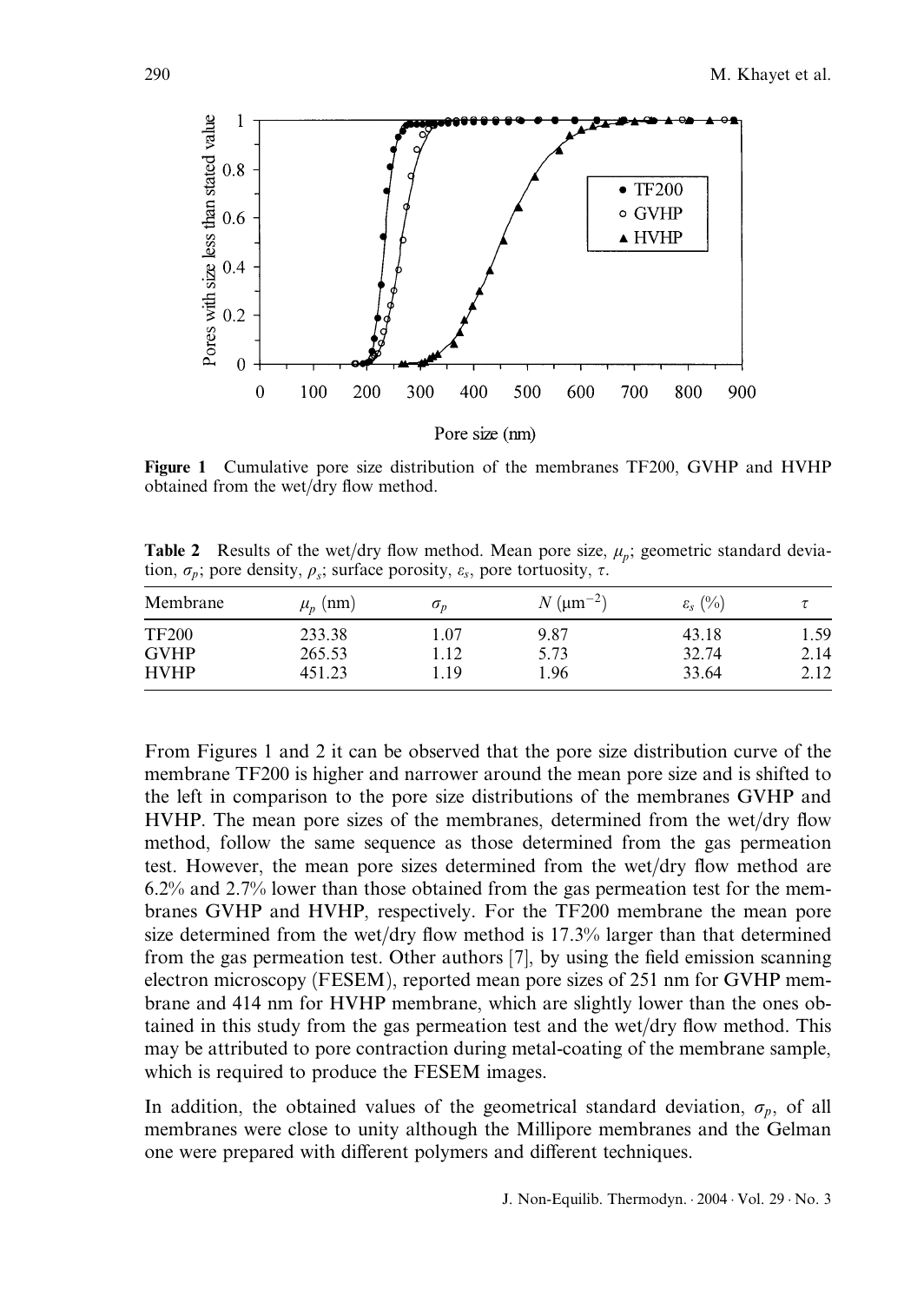

Figure 2 Probability density curves of the membranes TF200, GVHP and HVHP membranes.

Pore density, N, and surface porosity,  $\varepsilon_s$ , were calculated using the pore size distributions (Figure 2) and Eqs. (9) and (7), respectively. The results are also summarized in Table 2. In comparison to the membrane TF200, it can be seen that the pore density and surface porosity of the Millipore membranes are lower; while the void volume given in Table 1 are higher. This may be attributed to the larger thickness and to the higher pore tortuosity of the Millipore membranes.

The tortuosity factor was calculated from the void volume,  $\varepsilon$ , and the effective porosity,  $\varepsilon/L_p$ , determined by the gas permeation test.  $L_p$  is the effective pore length that takes into consideration the tortuosity effect (i.e.  $L_p = \tau \delta$ ). The so obtained values are given in Table 2. The calculated pore tortuosity of the membranes GVHP and HVHP are higher than that of the membrane TF200. This may be attributed to the higher membrane thickness of the Millipore membranes and also to the different polymers (i.e. PTFE, PVDF ) and membrane preparation techniques used. In MD studies, a value of 2 is frequently assumed for tortuosity factor [1, 7, 13].

#### 4.2. Water vapor permeability of the membranes

The dependence of the involved operating parameters such as feed and permeate temperatures and circulation velocities on the mass transfer in DCMD applications has been investigated previously [1, 14]. In this study, the water vapor permeability of the membranes was obtained using pure water as feed. The conditions of the experiments were 500 rpm stirring rate in both chambers, mean temperatures varying from  $20^{\circ}$ C to 55 $^{\circ}$ C, with steps of 5 $^{\circ}$ C and bulk temperature difference of 10 $^{\circ}$ C. In Figure 3, the measured flux is plotted versus the mean temperature. The increase of the flux with the mean temperature may be explained from the exponential increase of the vapor pressure with temperature, as stated by Antoine's equation. The data in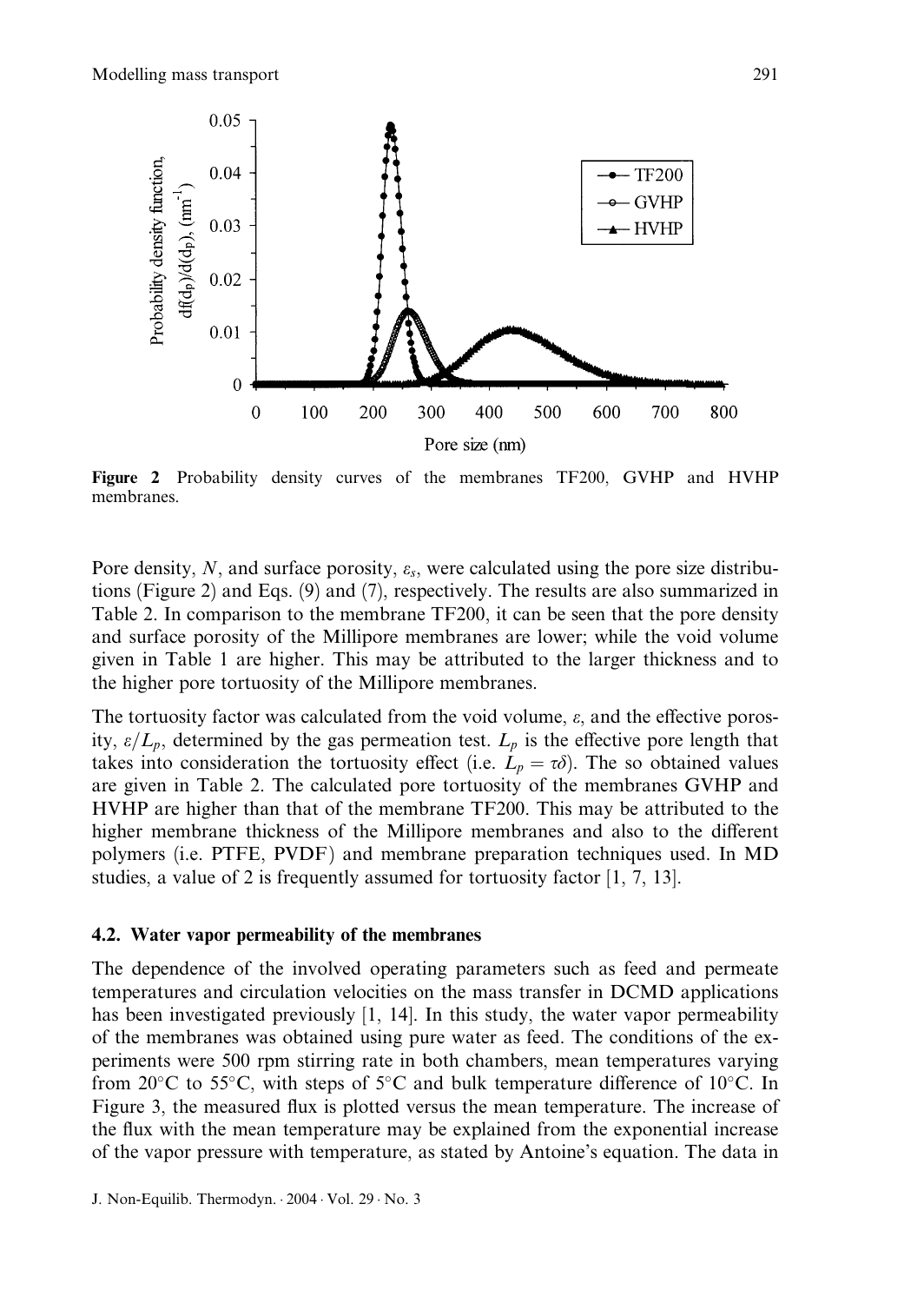

Figure 3 DCMD flux vs. mean temperature. Stirring rate, 500 rpm; bulk temperature,  $10^{\circ}$ C.

Figure 3 were fitted according to the following expression by the using the non-linear  $\gamma^2$  minimization method as reported in [14]:

$$
F_w \propto \frac{1}{T_m} \exp\left(-\frac{\Delta H_v}{RT_m}\right) \tag{30}
$$

The obtained correlation coefficients are higher than 0.995. It can be seen that the DCMD flux of the TF200 membrane was higher than that obtained by using the GVHP and HVHP membranes. This result may be due to the higher tortuosity factor and higher thickness of the later membranes. Moreover, the flux of the membrane HVHP is higher than that of the membrane GVHP. This is due to the larger pore size of the membrane HVHP.

The heat transfer coefficient, h, and the water vapor permeability,  $B_w^m$ , have been obtained from the experimental data presented in Figure 3 according to the method 1 (Eq. 25). It is worth mentioning that  $dp/dT$  was evaluated for the average temperature determined from the bulk feed and permeate temperatures. The results of both membranes are shown in Figure 4. Straight lines, with reasonably high correlation coefficients ( $r^2 > 0.999$ ), are obtained. The h values determined from the intercept of the lines are  $(31 + 2) \times 10^2$  W m<sup>-2</sup> K<sup>-1</sup> for TF200 membrane,  $(35 + 3) \times 10^2$  W m<sup>-2</sup> K<sup>-1</sup> for GVHP membrane and  $(46 + 5) \times 10^2$  W m<sup>-2</sup> K<sup>-1</sup> for HVHP membrane.

In order to evaluate the  $B_{w}^{m}$  coefficients from the slope of the lines in Figure 4, the thermal conductivity of the porous membranes  $k_m$  was estimated from the following values:  $k_g = 0.027$  W m<sup>-1</sup> K<sup>-1</sup>,  $k_s = 0.22$  W m<sup>-1</sup> K<sup>-1</sup> for TF200 and  $k_s = 0.126$  W m<sup>-1</sup> K<sup>-1</sup> for GVHP membrane [15, 16]. Under the present experimental conditions, the obtained values of the thermal conductivity,  $k_m$ , using Eq. (24) lies between 0.054 W m<sup>-1</sup> K<sup>-1</sup> and 0.057 W m<sup>-1</sup> K<sup>-1</sup> for GVHP and HVHP membranes, while for TF200 membrane  $k_m$  values are between 0.086 W m<sup>-1</sup> K<sup>-1</sup> and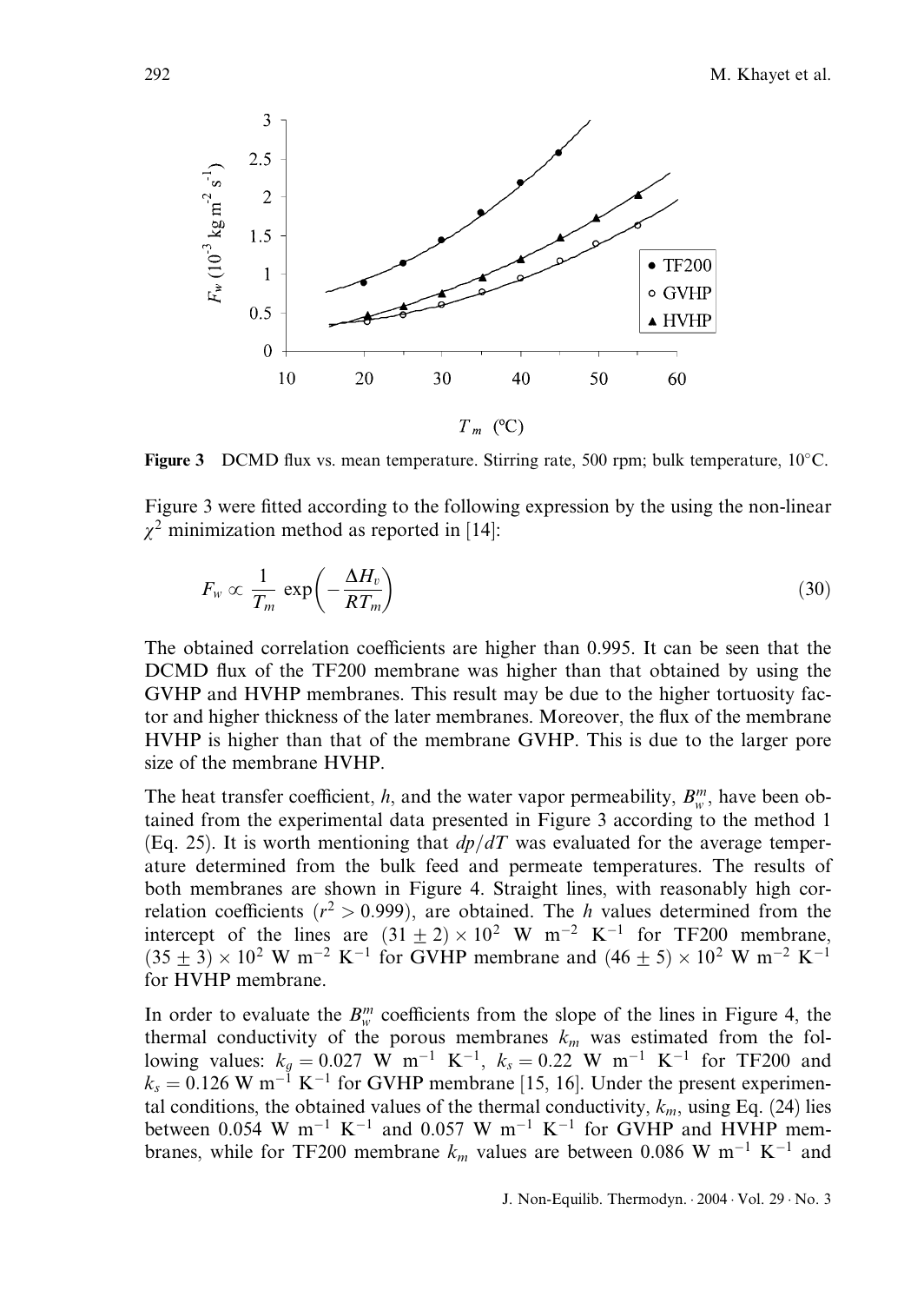

Figure 4 Plots of Eq. (25) of the experimental data given in Figure 3 for TF200, GVHP and HVHP membranes.

 $0.088$  W m<sup>-1</sup> K<sup>-1</sup>. These values are higher than those determined experimentally in [4] for the same membranes (0.041 W  $m^{-1}$  K<sup>-1</sup> for GVHP and HVHP membranes and 0.043 W m<sup>-1</sup> K<sup>-1</sup> for the membrane TF200). By using the calculated  $k_m$  values from Eq. (24) or the experimental ones adopted from [4], the calculated membrane permeability variation is less than  $4 \times 10^{-6}$ % for the membranes GVHP and HVHP, and less than  $4 \times 10^{-5}$ % for the membrane TF200. The obtained  $B_w^m$  values are  $(667 \pm 5) \times 10^{-9}$  kg m<sup>-2</sup> s<sup>-1</sup> Pa<sup>-1</sup> for the membrane TF200,  $(255 \pm 2) \times 10^{-9}$ kg m<sup>-2</sup> s<sup>-1</sup> Pa<sup>-1</sup> for the membrane GVHP and  $(320 \pm 4) \times 10^{-9}$  kg m<sup>-2</sup> s<sup>-1</sup> Pa<sup>-1</sup> for the membrane HVHP.

The permeability of each membrane was also calculated using the semi-empirical model (Method 2). The results are summarized in Table 3, as function of the mean temperature, for each membrane. For all membranes, it can be seen that  $B_w^m$  increases with temperature and are higher than the ones obtained from Eq. (25) (Method 1).

Under the experimental conditions used in this study, the calculated mean free path of water vapor,  $\lambda_w$ , increases from 128.9 nm to 146.5 nm as the mean temperature increases from  $20^{\circ}$ C to  $60^{\circ}$ C. From the data presented in Figures 1 and 2, it was found that the maximum pore size of both membranes is lower than  $100\lambda_{w}$  and only Knudsen and transition regions are taken into account. Therefore, Eq. (15) can be modified by neglecting the third term corresponding to the ordinary diffusion region. Hence, the membranes having pores with size (i.e. diameter) below  $\lambda_w$  lend themselves to the Knudsen region and all pores having sizes between  $\lambda_w$  and  $100\lambda_w$  are considered in transition region. The proportions of Knudsen and transition regions can be evaluated by the cumulative pore size distribution presented in Figure 1. It was found that the mass transport has a major contribution in the transition region for all membranes (i.e. more than 98.7%). This means that the majority of membrane area belongs to the combined Knudsen/ordinary diffusion region.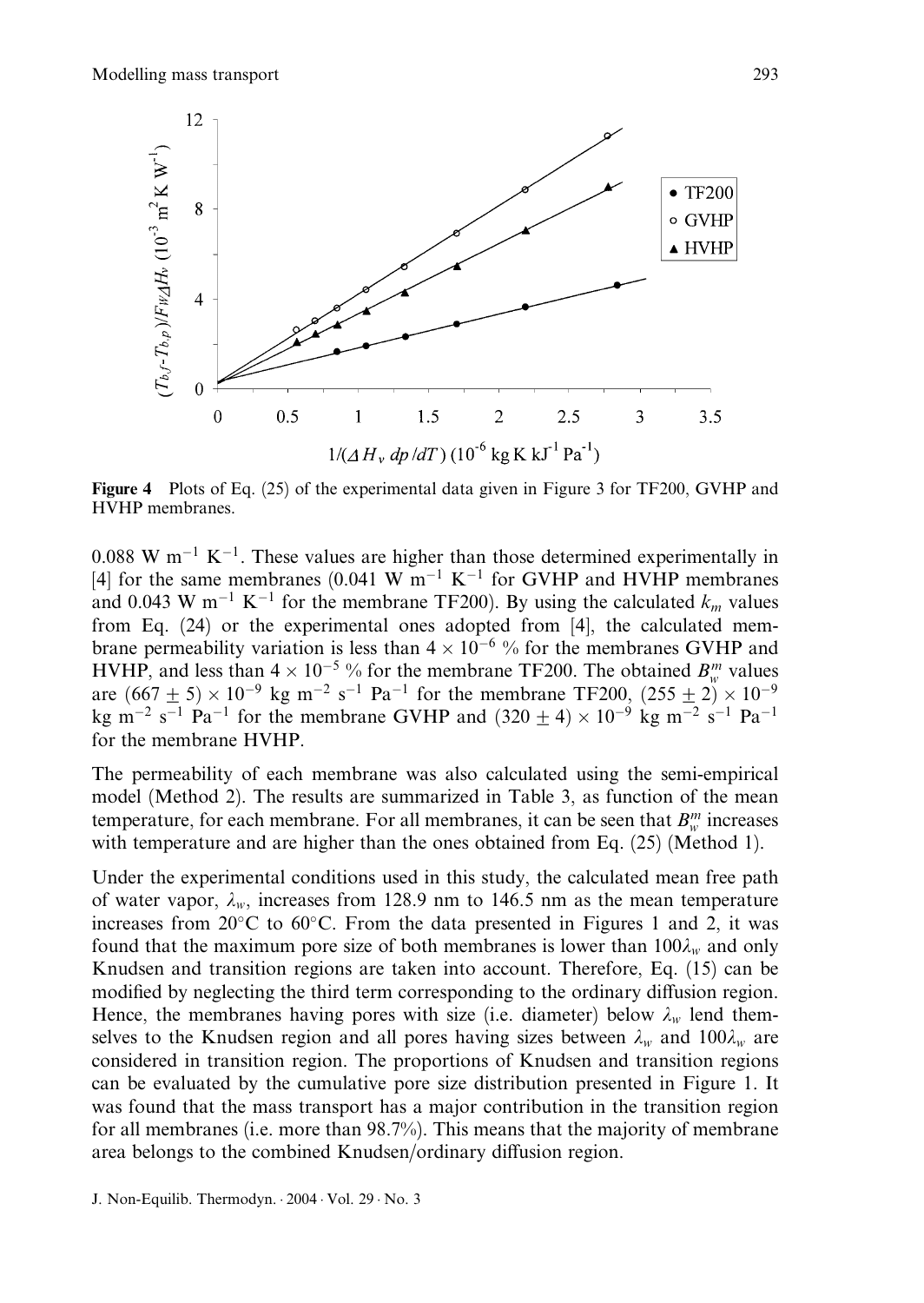| Model<br>Membrane |    | Temperature $(^{\circ}C)$ |       |       |       |        |        |        |        |        |
|-------------------|----|---------------------------|-------|-------|-------|--------|--------|--------|--------|--------|
|                   |    | 20                        | 25    | 30    | 35    | 40     | 45     | 50     | 55     | 60     |
| <b>TF200</b>      |    | 900.5                     | 903.4 | 917.3 | 931.8 | 951.2  | 969.8  |        |        |        |
|                   | Н  | 939.8                     | 953.2 | 968.1 | 984.8 | 1003.9 | 1026.0 | 1052.1 | 1083.3 | 1121.1 |
|                   | Ш  | 934.8                     | 948.1 | 962.7 | 979.2 | 998.0  | 1019.8 | 1045.5 | 1076.2 | 1113.4 |
|                   | IV | 881.2                     | 892.6 | 905.1 | 919.2 | 935.2  | 953.8  | 975.8  | 1002.0 | 1033.6 |
| <b>GVHP</b>       | I  | 337.4                     | 339.8 | 343.1 | 349.7 | 353.8  | 362.3  | 370.5  | 382.0  |        |
|                   | Н  | 347.6                     | 353.0 | 358.9 | 365.6 | 373.2  | 382.0  | 392.5  | 405.0  | 420.2  |
|                   | Ш  | 344.8                     | 350.0 | 355.8 | 362.3 | 369.8  | 378.4  | 388.6  | 400.8  | 415.6  |
|                   | IV | 351.8                     | 357.4 | 363.5 | 370.4 | 378.2  | 387.3  | 398.1  | 411.0  | 426.7  |
| <b>HVHP</b>       | I  | 426.7                     | 434.7 | 441.3 | 452.1 | 465.6  | 480.5  | 493.6  | 517.1  |        |
|                   | Н  | 420.2                     | 428.3 | 437.3 | 447.4 | 459.0  | 472.6  | 488.7  | 508.2  | 532.2  |
|                   | Ш  | 415.1                     | 423.0 | 431.7 | 441.5 | 452.8  | 465.9  | 481.4  | 500.2  | 523.3  |
|                   | IV | 417.6                     | 425.6 | 434.5 | 444.4 | 455.8  | 469.1  | 485.0  | 504.1  | 527.6  |

**Table 3** Water vapor permeability of the membranes,  $B_w^m$ , in  $(10^{-9} \text{ kg m}^{-2} \text{ s}^{-1} \text{ Pa}^{-1})$ .

I:  $(B_{w}^{m}$  values calculated from the semi-empirical model, Method 2);

II:  $(B_{w}^{m}$  values predicted from Eq. (15) by considering the pore size distribution);

III:  $(B_{w}^{m}$  values predicted from Eq. (19) by considering the mean pore size obtained from wet/ dry flow method);

IV:  $(B_{w}^{m}$  values predicted from Eq. (19) by considering the mean pore size determined from gas permeation test).

The water vapor permeability of both membranes were calculated for each temperature, from 20 to 60 $\degree$ C, using the pore size distribution (Figure 2) and Eqs. (15–17). The considered total pressure within the membrane pores is atmospheric pressure and the temperatures were similar to those stated previously to generate Figures 3 and 4. The predicted  $B_w^m$  values of all membranes are given in Table 3 as function of the mean temperature (rows II in Table 3). For the tested membranes, it can be seen that the predicted water vapor permeability increases with the mean temperature and is higher for the membrane TF200. However, from Knudsen flow model (Eq. 11), the mass transport is inversely proportional to the temperature. This indicates that for all membranes the predominant transport mechanism is the molecular diffusion. In fact, the highest contribution to the total flux of Knudsen flux is  $1.0 \times 10^{-6}\%$  for GVHP membrane,  $3.0 \times 10^{-10}\%$  for HVHP membrane and  $5.2 \times 10^{-10}$ % for TF200 membrane. As stated earlier, from the pore size distribution, Knudsen contribution is very low while practically 99% of pores are in the transition region. As an example, Figure 5 shows the variation of the water vapor permeability versus pore size of the membranes GVHP and TF200, when the mean temperature is 40°C. At this temperature, the mean free path of water vapor is about 137.7 nm. A visual inspection of Figure 5 suggests that the ordinary flow model is predominant for mass transport in DCMD configuration as all the pores having pore size lower than 137.7 nm have  $B_w^m$  values near zero for both membranes.

It must be pointed out that for the membranes GVHP and TF200, the predicted water vapor permeability considering pore size distributions, Eq. (15), is slightly higher than the calculated ones from the semi-empirical model (Method 2). However, for the membrane HVHP the calculated permeability using method 2 is slightly higher than that obtained considering pore size distribution and Eq. (15).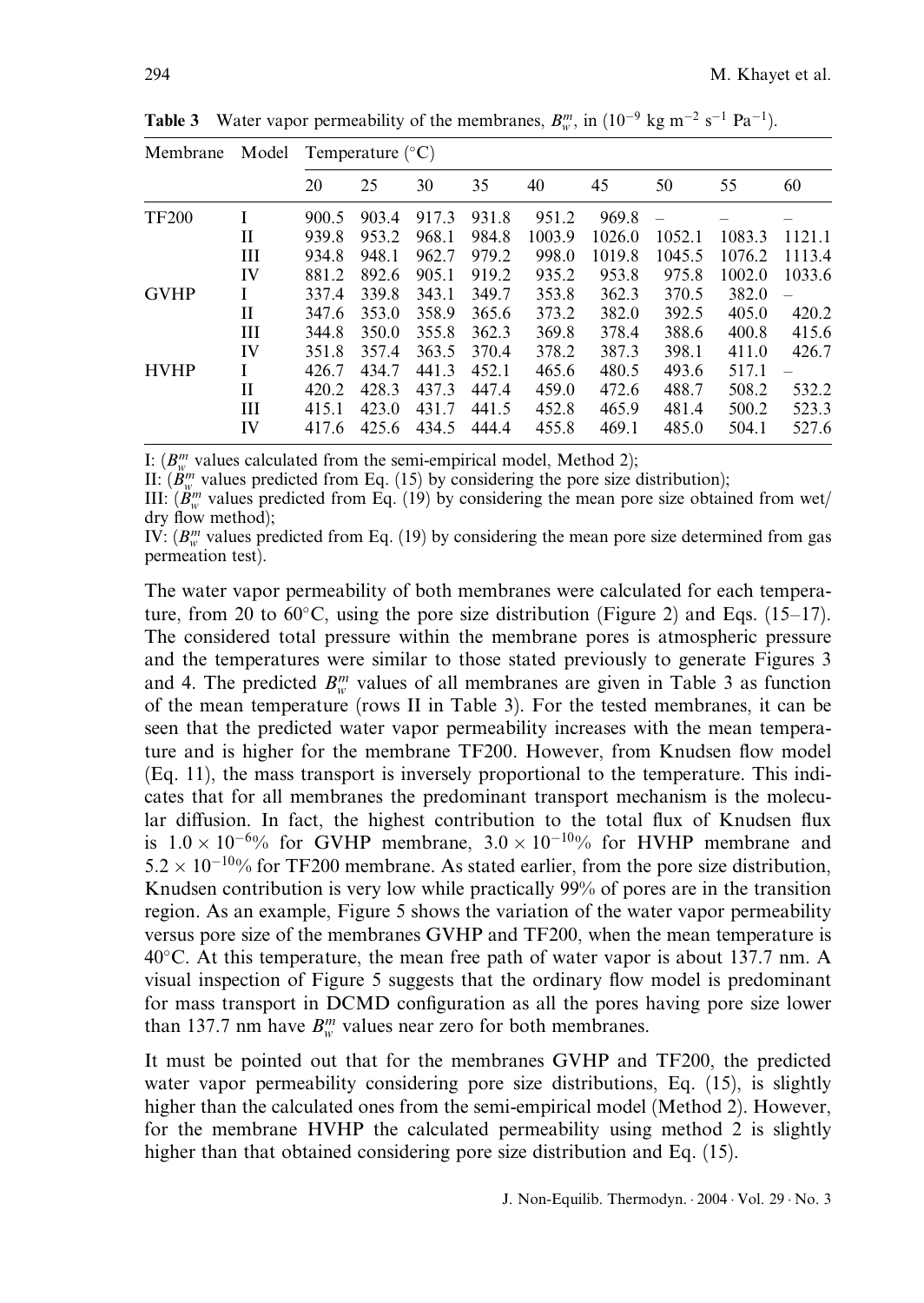

Figure 5 Calculated water vapor permeability,  $B_w^m$ , vs. pore size of the membranes GVHP and TF200 at mean temperature,  $T_m$ , 40°C.

In addition, the effects of the pore size distribution on the water vapor permeability was examined by comparing the water vapor permeability calculated from Eq. (15), which takes into account the pore size distributions with those obtained from Eqs. (18) and (19), in which an uniform pore size (i.e. mean pore size) is assumed. In the latter calculation, two different sources of the mean pore sizes; i.e. one obtained from gas permeation experiments (Table 1) and the other obtained by the wet/dry flow method (Table 2), were used.

In the studied range of temperatures, the mean pore sizes are between  $\lambda_w$  and  $100\lambda_w$ . Therefore, the mean pore sizes belonged to the transition region and Eq. (19) was used. The results are also shown in Table 3 (rows III and IV ).

Comparing the water vapor permeability calculated with the pore size distribution and with the mean pore sizes (given in Table 2), both obtained from the wet/dry flow method, those calculated by including the effect of pore size distribution were slightly higher than those predicted from the mean pore size. This may be attributed to the low values of the geometric standard deviations, which were found to be near unity for the three membranes. This is a common characteristic of commercial membranes. If other porous membranes with higher geometric standard deviations are used, larger discrepancy may be detected between the predicted values including pore size distribution and those predicted assuming uniform mean pore size for all membrane area. This statement is evident in Figure 6, which shows the effect of the geometric standard deviation on the water vapor permeability of the membrane GVHP for each mean temperature. Similar curves can be plotted for the other two membranes. For the membrane TF200, the enhancement of the water vapor permeability is 24.4% at 20 $^{\circ}$ C and 33.9% at 60 $^{\circ}$ C when the geometric standard deviation increases from 1.07 to 2. For the membrane HVHP, the increase is  $12.0\%$  at  $20^{\circ}$ C and 17.3% at  $60^{\circ}$ C when the geometric standard deviation increases from 1.19 to 2.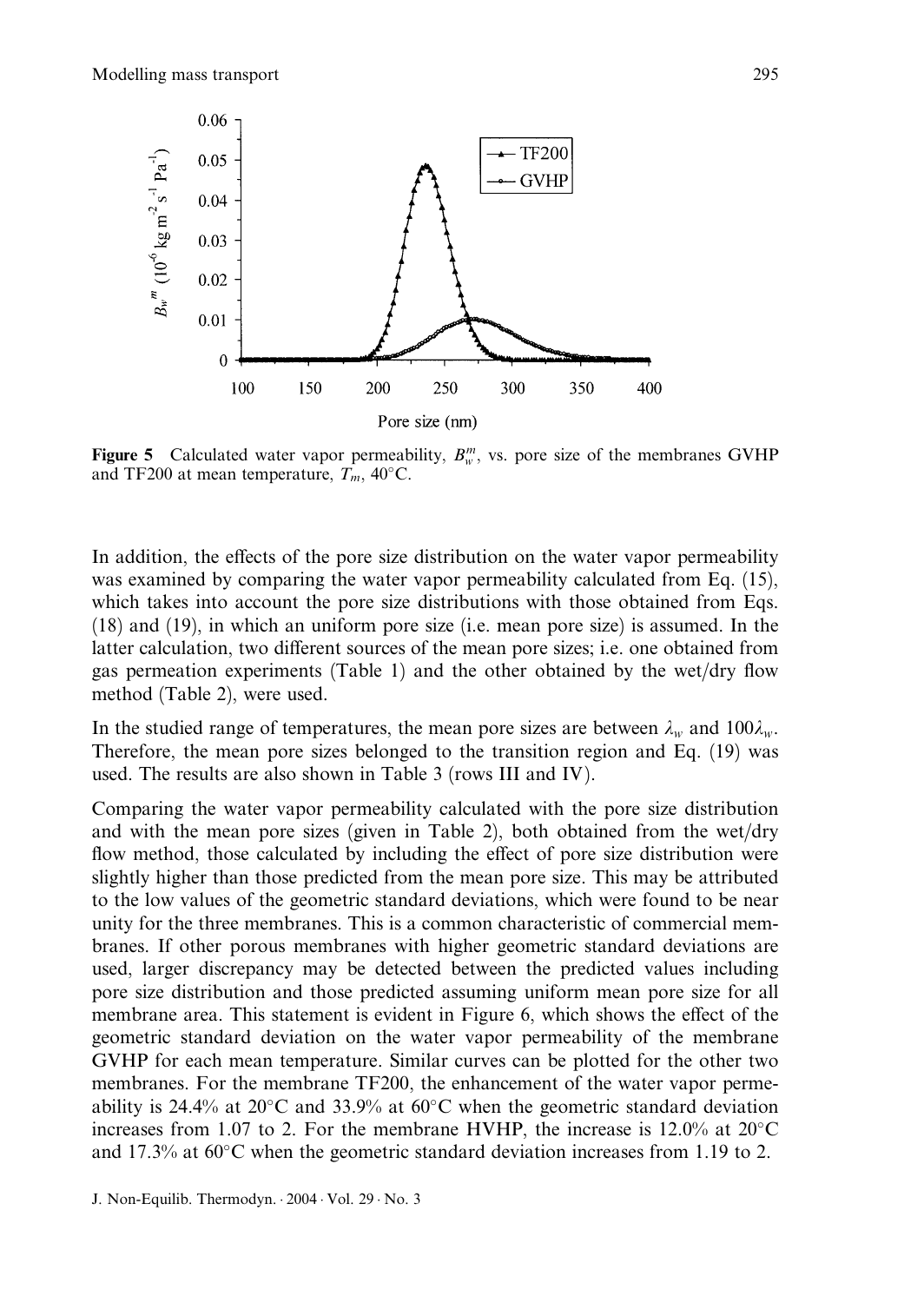

Figure 6 Predicted water vapor permeability of the membrane GVHP,  $B_w^m$ , vs. geometric standard deviation at different temperatures.

Table 3 also shows the predicted water vapor permeability using the mean pore size and the effective porosity determined from the gas permeation test (rows IV in Table 3). For GVHP membrane the obtained  $B_w^m$  values were slightly higher than those obtained using the pore size distribution. In contrast, for TF200 and HVHP membranes the predicted  $B_{w}^{m}$  values for the mean pore size determined based on the gas permeation test were lower than those predicted by considering pore size distribution.

From the data given in Table 3, the discrepancy between the predicted water vapor permeabilities from the different methods is  $7.8\%$  for the membrane TF200,  $7.6\%$  for the membrane GVHP and 3.3% for the membrane HVHP, in the worst case. For the three commercial membranes, the mean pore size may be assumed as uniform pore size for the entire membrane to predict the water vapor permeability of the membranes and the mean pore size can be obtained from the wet/dry flow method or from the gas permeation test. However, special care must be taken into account when one uses other membranes, especially laboratory made membranes, with broader pore size distributions than the commercial membranes used in this study.

#### 5. Conclusions

Three types of microporous hydrophobic membranes, polyvinylidene fluoride (GVHP and HVHP) and polytetrafluoroethylene (TF200), were characterized and applied in direct contact membrane distillation, DCMD, processes. The mean pore size and the pore size distribution were determined. The mass transport for the three membranes lies in the transition region and the molecular diffusion is the predominant. The Knudsen contribution to mass transport was insignificant.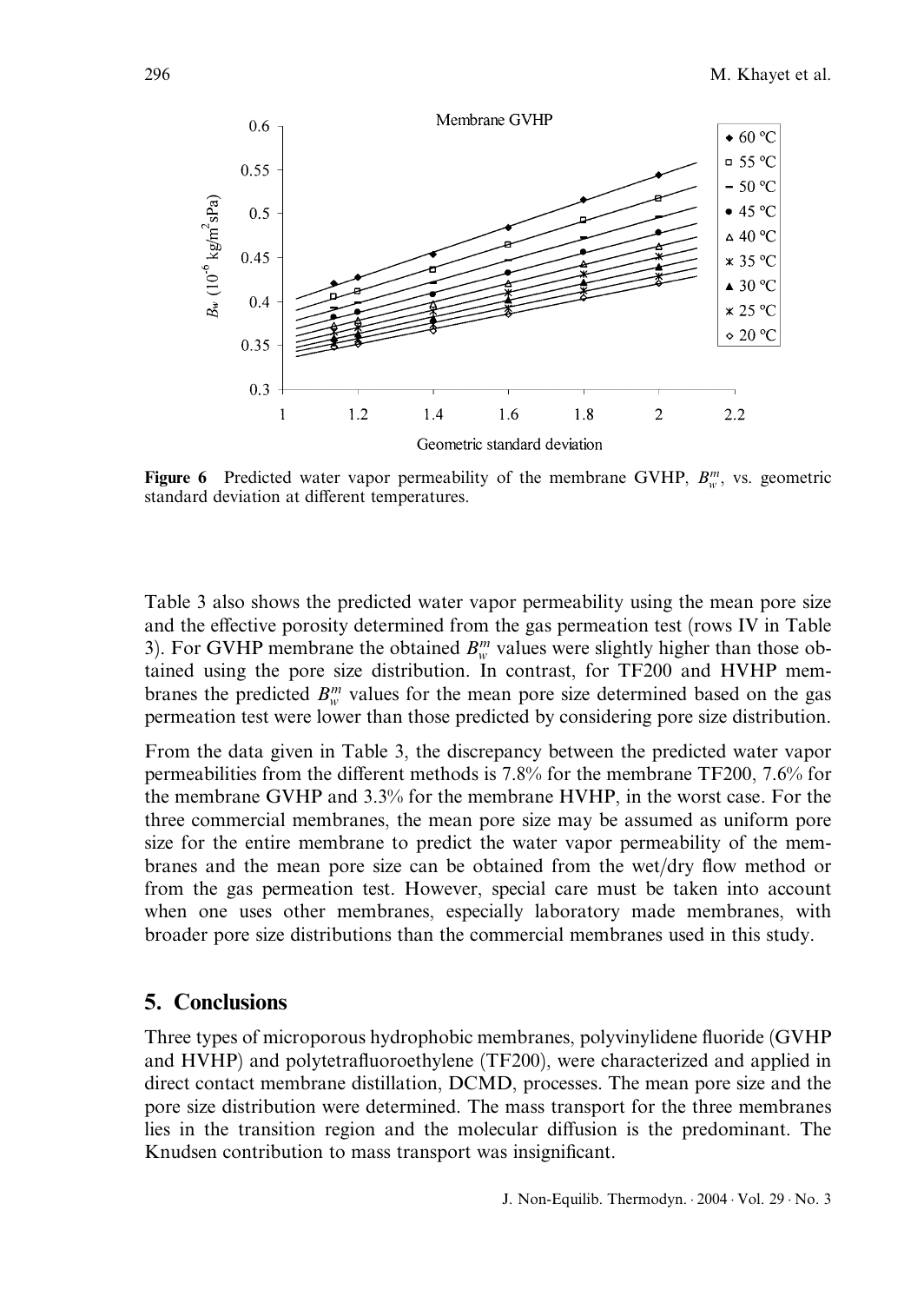The flux increases exponentially with the mean temperature and is higher for the membrane TF200. This was attributed to the high effective porosity of this membrane.

The water vapor permeability obtained from the semi-empirical model (Method 2) increases with temperature and is higher than that obtained from method 1. The later method (Method 1) can not be applied to determine the water vapor permeability of the membranes as an unique value is obtained for each membrane for all range of mean temperatures.

A theoretical model that considers the pore size distribution of the membranes was developed. It was found that the predicted water vapor permeability also increases with temperature and is higher for the membrane TF200 than for the PVDF membranes.

DCMD water vapor permeability calculated by considering the pore size distribution is slightly higher than that obtained assuming a mean pore size for the whole membrane. This was attributed to the low values of the geometric standard deviation of the commercial membranes used, which were found to be near unity. For membranes with higher geometric standard deviations, a large discrepancy is found between the predicted membrane water vapor permeability considering the pore size distribution and the predicted one from the mean pore size. Therefore, care must be taken when one uses the mean pore size instead of the pore size distribution to predict the permeability of porous membranes.

## Acknowledgements

The authors of this work gratefully acknowledge the financial support of the ''Comunidad de Madrid" through its project  $N^{\circ}$  07M/0059/2002.

## **Nomenclature**

| Symbols          |                                                                                 |
|------------------|---------------------------------------------------------------------------------|
| $B_w^m$          | water vapor permeability (kg m <sup>-2</sup> s <sup>-1</sup> Pa <sup>-1</sup> ) |
| D                | water diffusion coefficient $(m^2/s)$                                           |
| $d_p$            | pore size (nm)                                                                  |
| $\boldsymbol{F}$ | DCMD flux $(kg/m^2 s)$                                                          |
| $f_i$            | fraction of pores of diameter $d_i$                                             |
| g                | function defined in Eqs. $(1)$ and $(2)$                                        |
| G                | parameters defined in Eqs. $(16)$ and $(17)$                                    |
| h                | heat transfer coefficient (W m <sup>-2</sup> K <sup>-1</sup> )                  |
| $\overline{J}$   | gas permeation velocity $(m/s)$                                                 |
| K                | normalization factor in Eq. $(3)$                                               |
| Kn               | Knudsen number                                                                  |
| k.               | thermal conductivity (W m <sup>-1</sup> K <sup>-1</sup> )                       |
| $k_{B}$          | Boltzman constant $(J/K)$                                                       |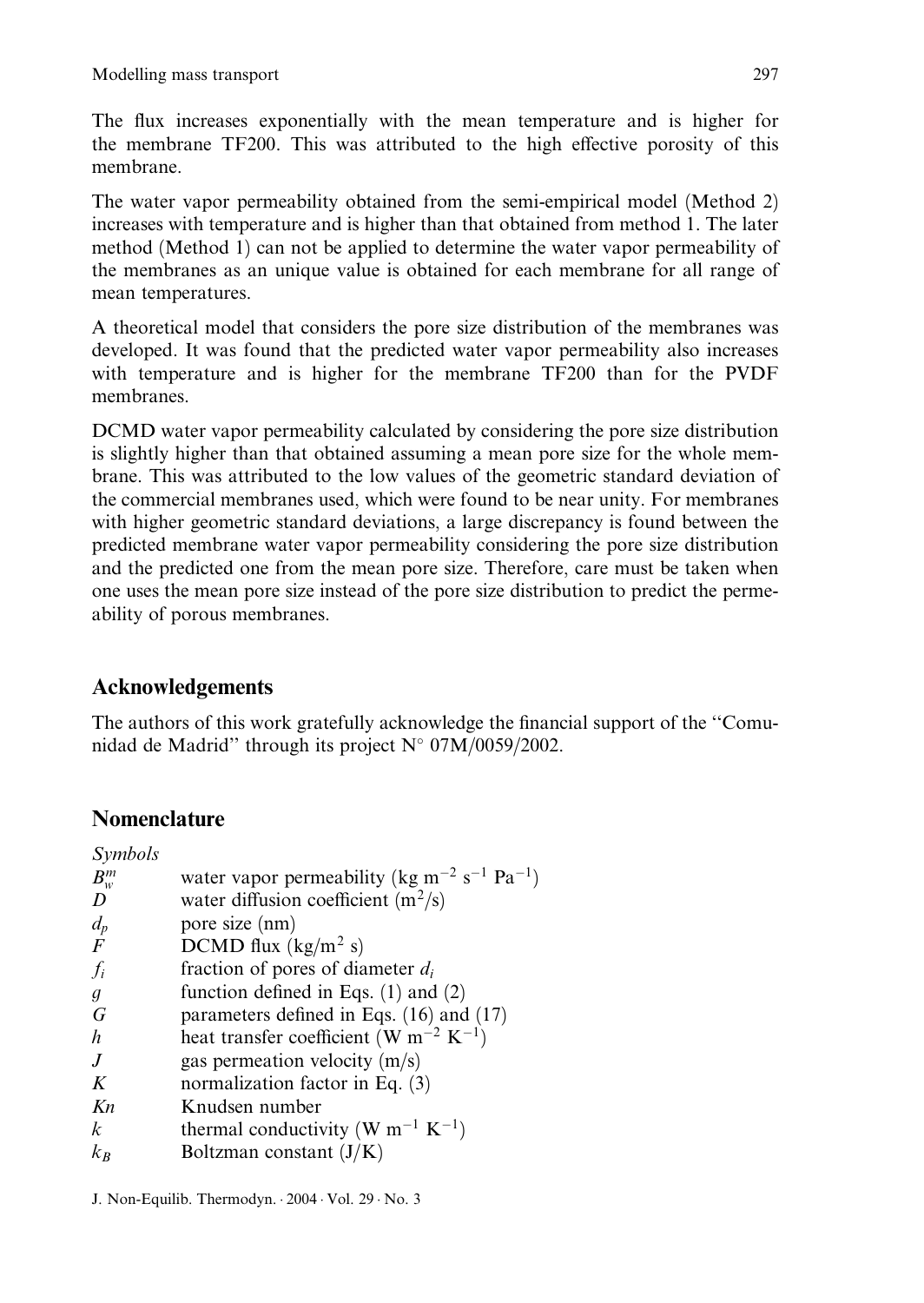| effective pore length (m)              |
|----------------------------------------|
| liquid entry pressure of water (bar)   |
| molecular weight of water (kg/kmol)    |
| number of pores per unit membrane area |
| cumulative number of pores             |
| Nusselt number                         |
| total pressure (Pa)                    |
| mean pressure (Pa)                     |
| vapor pressure (Pa)                    |
| air pressure (Pa)                      |
| Prandtl number                         |
| gas constant $(J/mol K)$               |
| pore radius (nm)                       |
| Reynolds number                        |
| absolute temperature $(K)$             |
|                                        |

## Greek letters

| membrane thickness $(\mu m)$                           |
|--------------------------------------------------------|
| void volume                                            |
| surface porosity defined in Eq. $(7)$                  |
| effective porosity $(m^{-1})$                          |
| mean free path (nm)                                    |
| water dynamic viscosity $(kg/m.s)$                     |
| mean pore size of the membrane (nm)                    |
| geometric standard deviation of pore size distribution |
| collision diameter of water vapor $(\AA)$              |
| pore tortuosity                                        |
| heat of vaporization (kJ/mol)                          |
| transmembrane pressure (Pa)                            |
|                                                        |

## Subscripts

| D              | diffusion                    |
|----------------|------------------------------|
|                | dried membrane               |
|                | feed                         |
| $\mathfrak{g}$ | gas                          |
| $\mathbf{k}$   | Knudsen                      |
| m              | membrane                     |
| max            | maximum pore size            |
| p              | permeate or pore             |
| $\overline{S}$ | polymer or solid             |
|                | transition                   |
| w              | wetted membrane, mean, water |

## Superscripts

|   | transition |
|---|------------|
| D | diffusion  |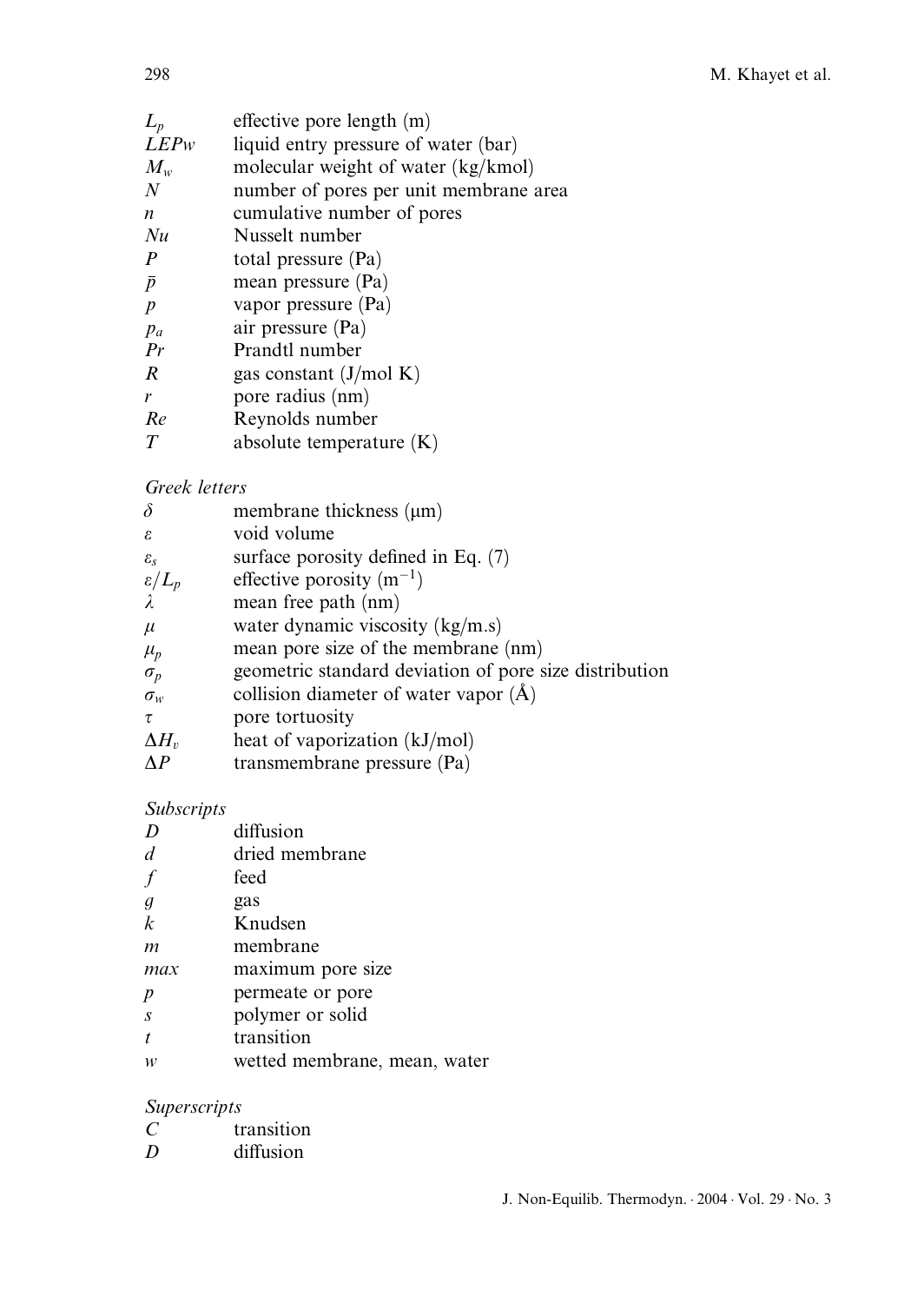| K | Knudsen |
|---|---------|
|   |         |

m membrane

### References

- [1] Lawson, K.W., Lloyd, D.R., Review: Membrane Distillation, J. Membr. Sci., 124 (1997) 1.
- [2] Khayet, M., Godino, M.P., Mengual, J.I., Nature of Flow on Sweeping Gas Membrane Distillation, J. Membr. Sci., 170 (2000) 243.
- [3] Bandini, S., Saavedra, A., Sarti, G.C., Vacuum Membrane Distillation: Experiments and Modeling, AIChE J., 43-2 (1997) 398.
- [4] Izquierdo-Gil, M.A., García-Payo, M.C., Fernández-Pineda, C., Air Gap Membrane Distillation for Sucrose Aqueous Solutions, J. Membr. Sci., 155 (1999) 291.
- [5] Khayet, M., Godino, M.P., Mengual, J.I., Modelling Transport Mechanism Through a Porous Partition, J. Non-Equilb. Thermodyn., 26 (2001) 1.
- [6] Lagana`, F., Barbieri, G., Drioli, E., Direct Contact Membrane Distillation: Modelling and Concentration Experiments, J. Membr. Sci., 166 (2000) 1.
- [7] Phattaranawik, J., Jiraratananon, R., Fane, A.G., Effect of Pore Size Distribution and Air flux on Mass Transport in Direct Contact Membrane Distillation, J. Membr. Sci., 215 (2003) 75.
- [8] Khayet, M., Matsuura, T., Preparation and Characterization of Polyvinylidene Fluoride Membranes for Membrane Distillation, Ind. Eng. Chem. Res., 40 (2001) 5710.
- [9] Kesting, R.E., Synthetic Polymeric Membranes,  $2<sup>nd</sup>$  edition, John Wiley & Sons, New York, 1985.
- [10] Khayet, M., Feng, C.Y., Matsuura, T., Morphological Study of Fluorinated Asymmetric Polyetherimide Ultrafiltration Membranes by Surface Modifying Macromolecules, J. Membr. Sci., 213 (2003) 159.
- [11] Kast, W., Hohenthanner, C.R., Mass Transfer Within the Gas Phase of Porous Media, Int. J. Heat & Mass Transfer, 43 (2000) 807.
- [12] Matsuura, T., Synthetic Membranes and Membrane Separation Processes, CRC Press, Boca Raton, FL, 1993.
- [13] Schofield, R.W., Fane, A.G., Fell, C.J.D., Heat and Mass Transfer in Membrane Distillation, J. Membr. Sci., 33 (1987) 299.
- [14] Mengual, J.I., Peña, L., Membrane Distillation, Colloid & Interface Sci., 1 (1997) 17.
- [15] Perry, J.H., Chemical Engineers Handbook, 4th edition, McGraw Hill, New York, 1963.
- [16] Speraty, C.A., Physical Constants of Fluoropolymers, Polymer Handbook,  $3^{rd}$  edition, Wiley, New York, 1989.

Paper received: 2004-04-15 Paper accepted: 2004-06-01